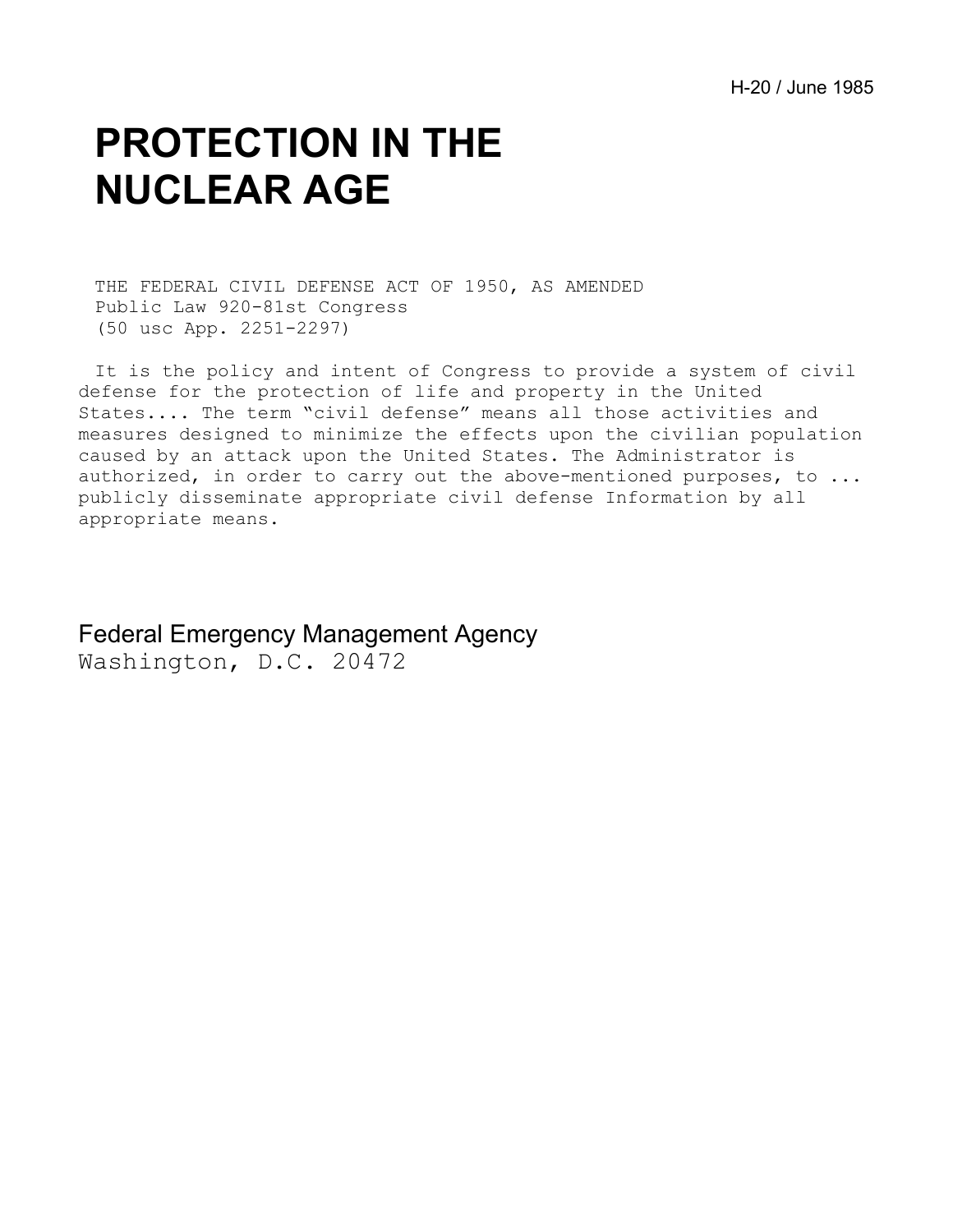# **FOREWORD**

The primary goal of the Federal Emergency Management Agency (FEMA) is to protect lives and reduce property loss from disasters and emergencies. To accomplish this, FEMA works with state and local governments to help them deliver better, more effective emergency management services across the whole spectrum of hazards—both natural and man-made.

Regardless of the type, size, or severity of an emergency, certain basic capabilities are needed for an effective response: evacuation, shelter, communications, direction and control, continuity of government, resource management, law and order, and food and medical supplies. FEMA developed its Integrated Emergency Management System to focus efforts on building these and other generic capabilities needed to cope with a wide range of hazards.

This publication provides basic preparedness guidance combined with specific measures useful in national security emergencies.

# **TABLE OF CONTENTS**

| Part 1: THE EFFECTS OF NUCLEAR WEAPONS 1 |  |
|------------------------------------------|--|
| Part2: WARNING 9                         |  |
| Part 3: POPULATION PROTECTION 12         |  |
| Part 4: SHELTER LIVING 23                |  |
| Appendix A: PERMANENT SHELTERS 31        |  |
| Appendix B: EXPEDIENT FALLOUT SHELTER-   |  |
| ABOVE-GROUND DOOR-COVERED SHELTER 32     |  |
| Appendix C: EXPEDIENT FALLOUT SHELTER-   |  |
| DOOR-COVERED TRENCH SHELTER 34           |  |
| Appendix D: EXPEDIENT FALLOUT SHELTER-   |  |
| LOG-COVERED TRENCH SHELTER 37            |  |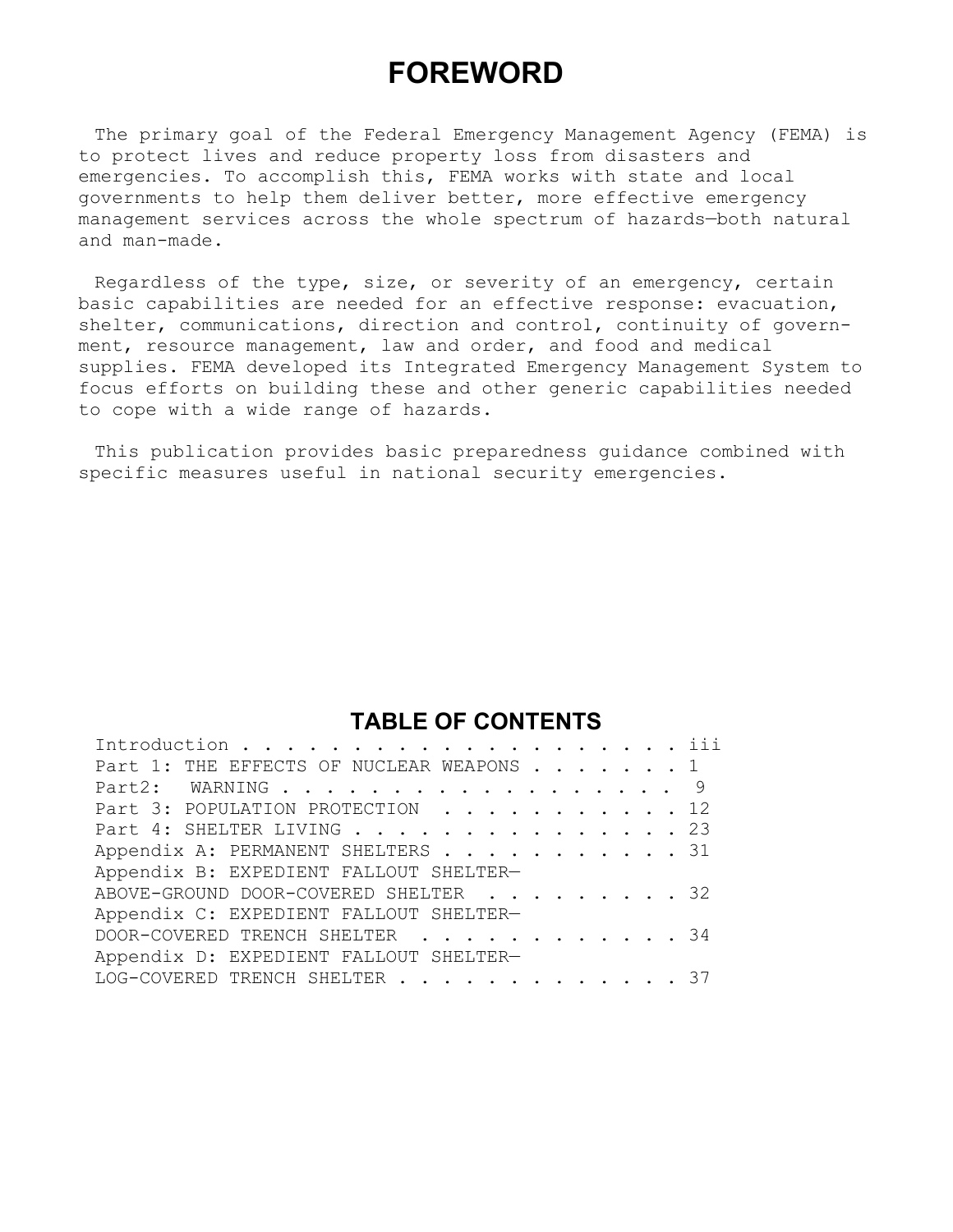# **INTRODUCTION**

Most counties and cities throughout the country have civil preparedness programs to reduce the loss of life and property in the event of major emergencies. These emergencies can range from natural disasters such as hurricanes, floods, or tornadoes to man-made emergencies like hazardous materials spills, fire, or nuclear attack.

This booklet focuses on the ultimate disaster—nuclear attack. It discusses what individuals and families can do to improve their chances for survival in the event of a nuclear attack on the United States. Basic information is provided on the physical effects of a nuclear detonation, attack warning signals, and what to do before, during, and after an attack.

Much has been done to address emergency needs unique to nuclear attack. Public fallout shelter space has been identified for millions. In addition, some warning and communications networks have been "hardened" against blast and electronic disruptions, preparations have been made to measure fallout radiation, and many local emergency services personnel have been trained in use of radiation detection instruments and other emergency skills.

This booklet contains general information applicable anywhere in the United States to supplement specific local instructions. Local plans are more detailed and are adapted to particular communities. When local instructions differ from this general guidance, the local instructions should always take precedence.

For more information on plans for your community, contact your local or state emergency management (civil defense) office.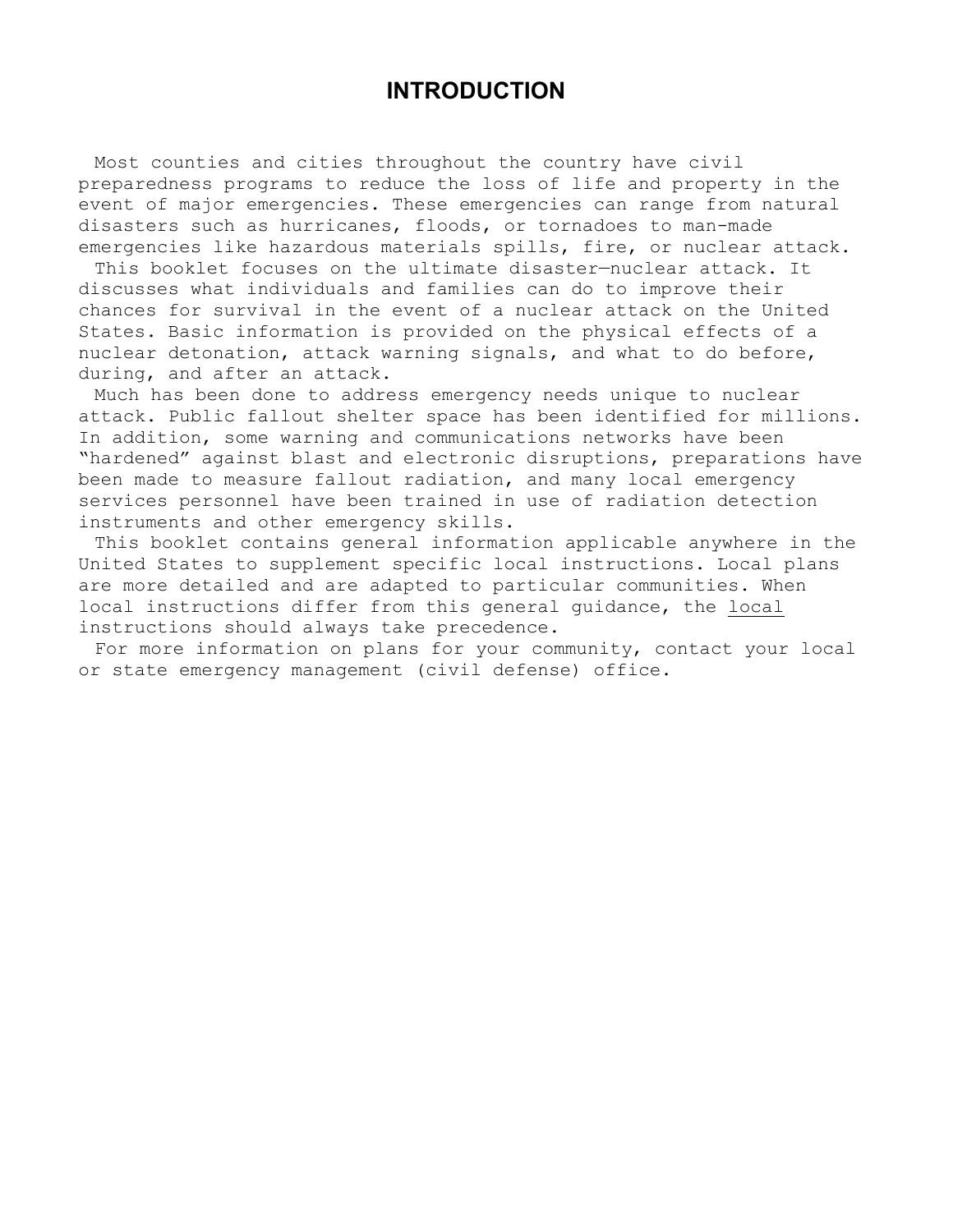# **PART 1 THE EFFECTS OF NUCLEAR WEAPONS**

Understanding the major effects of a nuclear detonation can help people better prepare themselves if an attack should occur. When a nuclear weapon is detonated, the main effects produced are intense light (flash), heat, blast, and radiation. The strength of these effects depends on the size and type of the weapon; the weather conditions (sunny or rainy, windy or still); the terrain (flat ground or hilly); and the height of the explosion (high in the air or near the ground). In addition, explosions that are on or close to the ground create large quantities of dangerous radioactive fallout particles. Most of these fall to earth during the first 24 hours.

Figure 1 illustrates the damage that a one-megaton weapon\* would cause if exploded on the ground in a populated area.



\*Most weapons currently stockpiled are one megaton or less.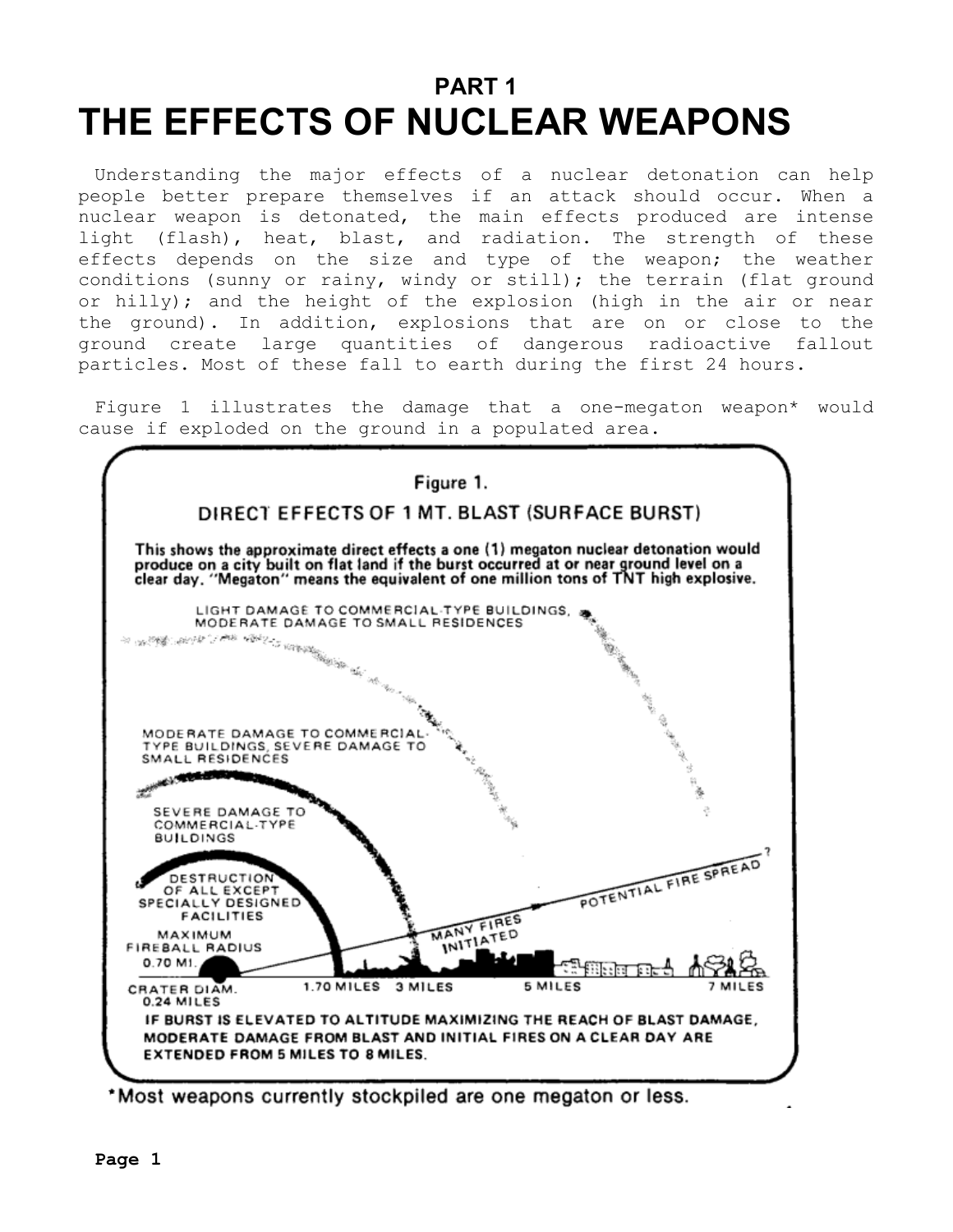# **What Would Happen to People**

In a nuclear attack, most people within a few miles of an exploding weapon would be killed or seriously injured by the blast, heat, or initial radiation. People in the lighter damage areas—as indicated in Figure 1—would be endangered both by blast and heat effects. However, millions of people are located away from potential targets. For them, as well as for survivors in the lighter damage areas, radioactive fallout would be the main danger. What would happen to people in a nationwide attack, therefore, would depend primarily on their proximity to a nuclear explosion.

### **What is Electromagnetic Pulse?**

An additional effect that can be created by a nuclear detonation is called electromagnetic pulse, or EMP. A nuclear weapon exploding just above the earth's atmosphere could damage electrical and electronic equipment for thousands of miles. (EMP has no direct effect on living things.)

EMP is electrical in nature and is roughly similar to the effects of a nearby lightning stroke on electrical or electronic equipment. However, EMP is stronger, faster, and briefer than lightning. EMP charges are collected by typical conductors of electricity, like cables, antennas, power lines, or buried pipes, etc. Basically, anything electronic that is connected to its power source (except batteries) or to an antenna (except one 30 inches or less) at the time of a high altitude nuclear detonation could be affected. The damage could range from minor interruption of function to actual burnout of components.

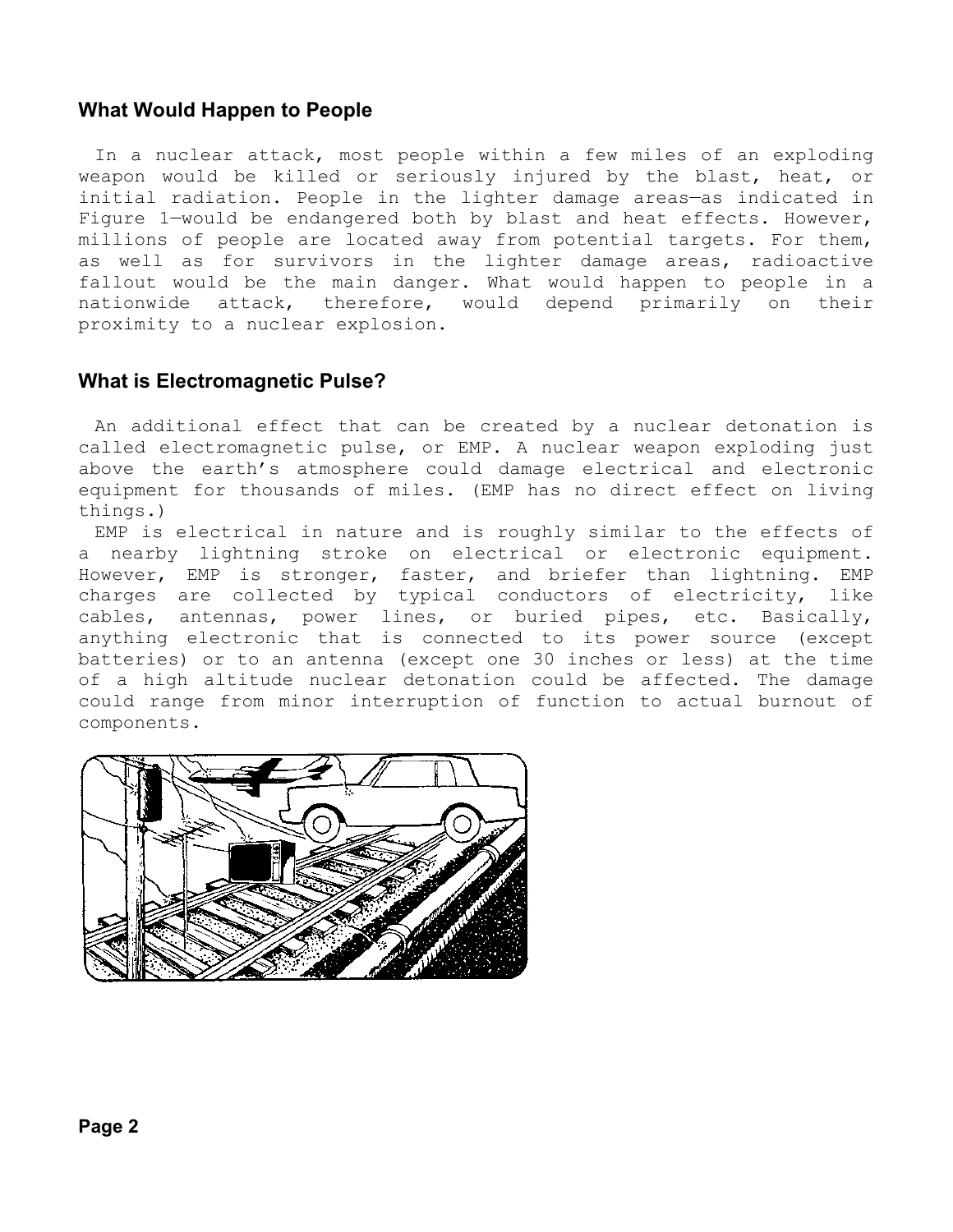Equipment with solid state devices, such as televisions, stereos, and computers, can be protected from EMP by disconnecting them from power lines, telephone lines, or antennas if nuclear attack seems likely. Battery-operated portable radios are not affected by EMP, nor are car radios if the antenna is down. But some cars with electronic ignitions might be disabled by EMP.

# **What is Fallout?**

When **a** nuclear weapon explodes on or near the ground, great quantities of pulverized earth and other debris are sucked up into the nuclear cloud. The radioactive gases created by the explosion condense on and into this debris, producing radioactive particles known as fallout.

There is no way of predicting what areas would be affected by fallout or how soon the particles would fall back to earth at a particular location. The amount of fallout would depend on the number and size of weapons and whether they explode near the ground or in the air. The distribution of fallout would



**Page 3**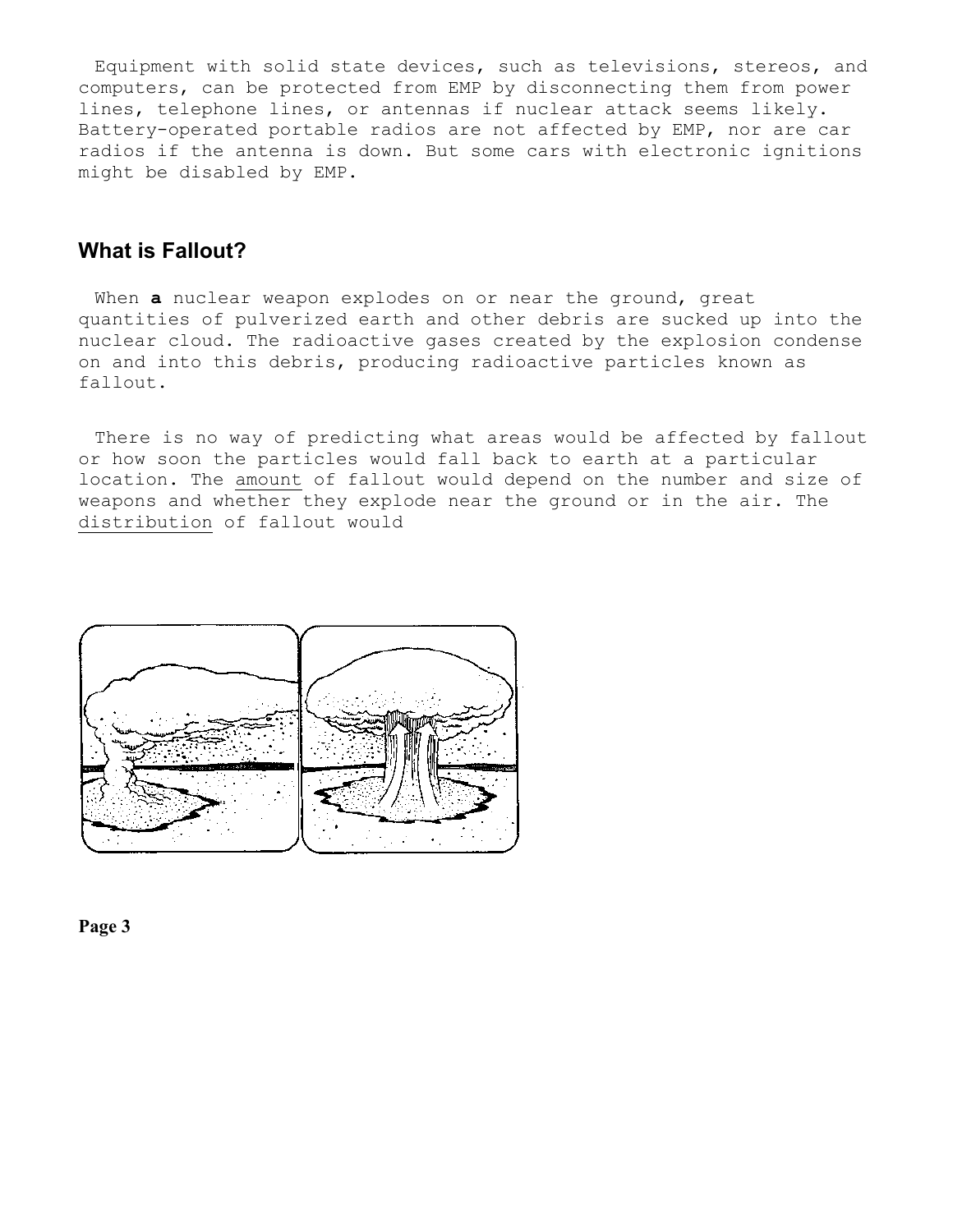be determined by wind currents and other weather conditions. Wind currents across the U.S. move generally from west to east, but actual wind patterns differ unpredictably from day to day. This makes it impossible to predict where fallout would be deposited from a particular attack.

An area could be affected not only by fallout from a nearby exploding weapon, but also by fallout from a weapon exploded many miles away. Areas close to a nuclear explosion might receive fallout within 15-30 minutes. It might take 5-10 hours or more for the particles to drift down on a community 100 to 200 miles away. No area in the U.S. could be sure of not getting fallout, and it is probable that some fallout particles would be deposited on most of the country.

Because fallout is actually dirt and other debris, the particles range in size. The largest particles are granular, like grains of sand or salt; the smallest are fine and dust-like.

At the time of explosion, all fallout particles are highly radioactive. The larger, heavier particles fall within 24 hours, and they are still very dangerous when they reach the ground. The smaller the particle, the longer it takes to fall. The smallest, dust-like particles may not fall back to earth for perhaps months or years, having lost much of their radioactivity while high in the atmosphere. (The rate at which fallout radioactivity decays is described in Figure 2.)

Fallout radioactivity can be detected only by special instruments which are already contained in the inventories of many state and local emergency services offices.

# **Protection from Fallout**

For people who are not in areas threatened by blast and fire, but who need protection against fallout, there are three major factors to consider: distance, mass, and time.

The more DISTANCE between you and the fallout particles, the less radiation you will receive. In addition, you need a MASS of heavy, dense materials between you and the fallout particles. Materials like concrete, bricks, and earth absorb many of the gamma rays. Over TIME, the radioactivity in fallout loses its strength. Fallout radiation "decay" occurs relatively rapidly and is explained in Figure 2.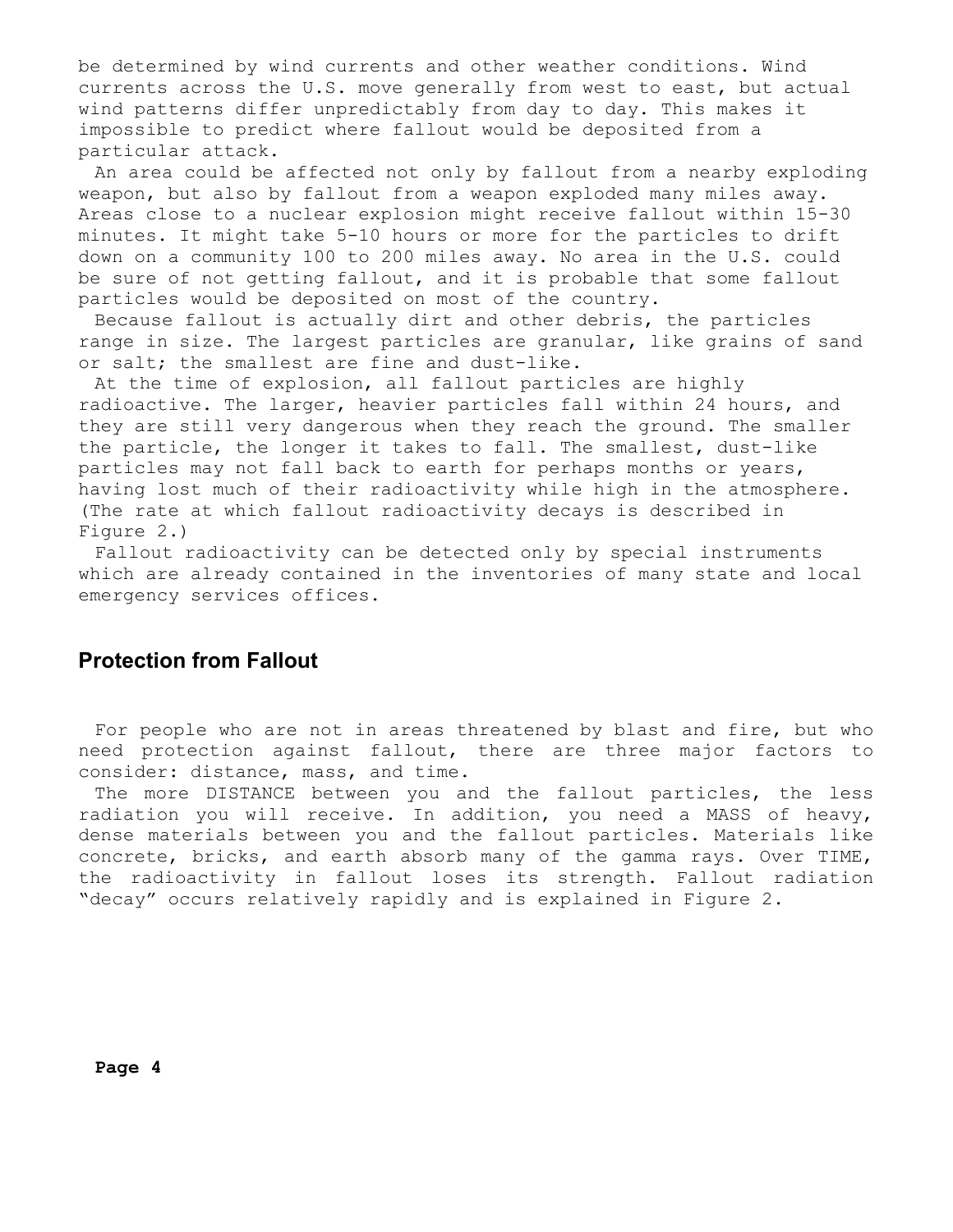

The decay of fallout radiation is expressed by the "seven-ten" rule. simply stated, this means that for every sevenfold increase in time after detonation, there is a tenfold decrease in the radiation rate. For example, if the radiation intensity one hour after detonation is 1,000 Roentgens (R)\* per hour, after seven hours it will have decreased to one-tenth as much—or 100 R per hour. After the next sevenfold passage time (49 hours or approximately two days), the radiation level will have decreased to one-hundredth of the original rate, or be about 10 R per hour. The box below illustrates how, after about a two-week period, the level of radiation would be at onethousandth of the level at one hour after detonation, or 1 R per hour.

Radiation exposure is measured in Roentgens (R).

| Hours after<br><b>Detonation</b> | Rate of<br>Decrease | Level of<br>Radiation |
|----------------------------------|---------------------|-----------------------|
|                                  |                     | 1,000 R/hr            |
|                                  | 1/10                | 100 R/hr              |
| 49                               | 1/100               | 10 R/hr               |
| 343                              | 1/1000              | 1 $R/hr$              |
|                                  |                     |                       |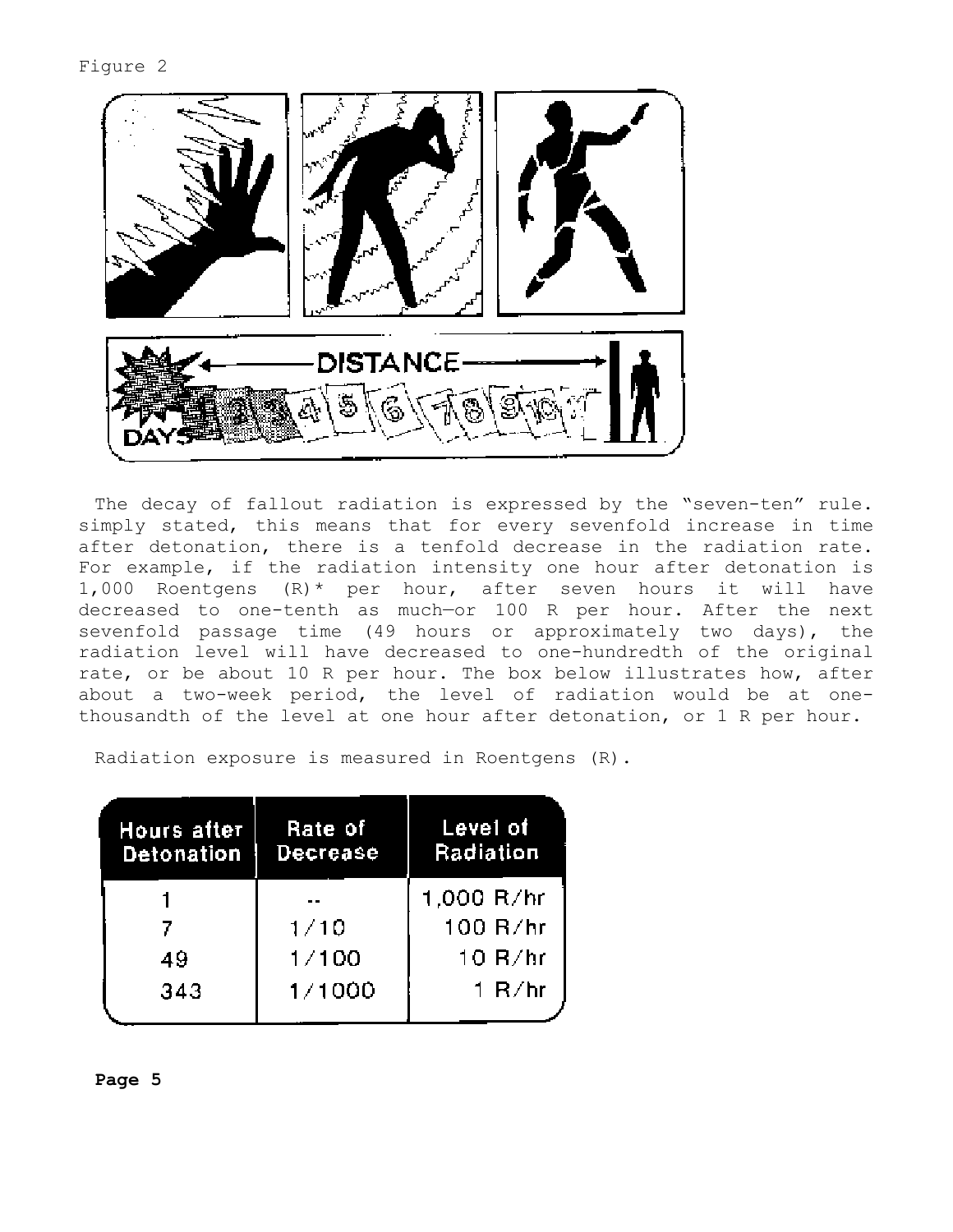One way to protect yourself from fallout is by staying in a fallout shelter. As shown by Figure 2, the first few days after an attack would be the most dangerous time. How long people should stay in shelter would depend on how much fallout was deposited in their area. In areas receiving fallout, shelter stay times could range from a few days to as much as two weeks, or somewhat longer in limited areas.

#### **Radiation Sickness**

The invisible, radioactive rays given off by fallout particles cause radiation sickness—that is, physical and chemical damage to body cells. A large dose of radiation can cause serious illness or death. A smaller dose (or the same large dose received over a longer period of time) allows the body to repair itself.

Broadly speaking, radiation has a cumulative effect, acting much like a chemical poison. Like chemicals, a large single dose can cause death or severe sickness, depending on its size and the individual's susceptibility. Usually the effects of a given dose of radiation are more severe in the very young, the elderly, and people not in good health. On the other hand, people can be subjected to small daily doses over extended periods of time without causing serious illness, although there may be delayed consequences. Also, like illness from poison, one person cannot "catch" radiation sickness from another; it's not contagious.

There are three kinds of radiation given off by fallout: alpha, beta, and gamma. Alpha radiation is stopped by the outer skin layers. Beta radiation is more penetrating and may cause burns if unprotected skin is exposed to fresh fallout particles for a few hours. But of the three, gamma poses the greatest threat to life and is the most difficult to protect against. Gamma radiation can penetrate the entire body—like a strong x-ray—and cause damage in organs, blood, and bones. If exposed to enough gamma radiation, too many cells can be damaged to allow the body to recover.

Following are estimated short-term effects on humans after brief (a period of a few days to a week) whole-body exposure to gamma radiation.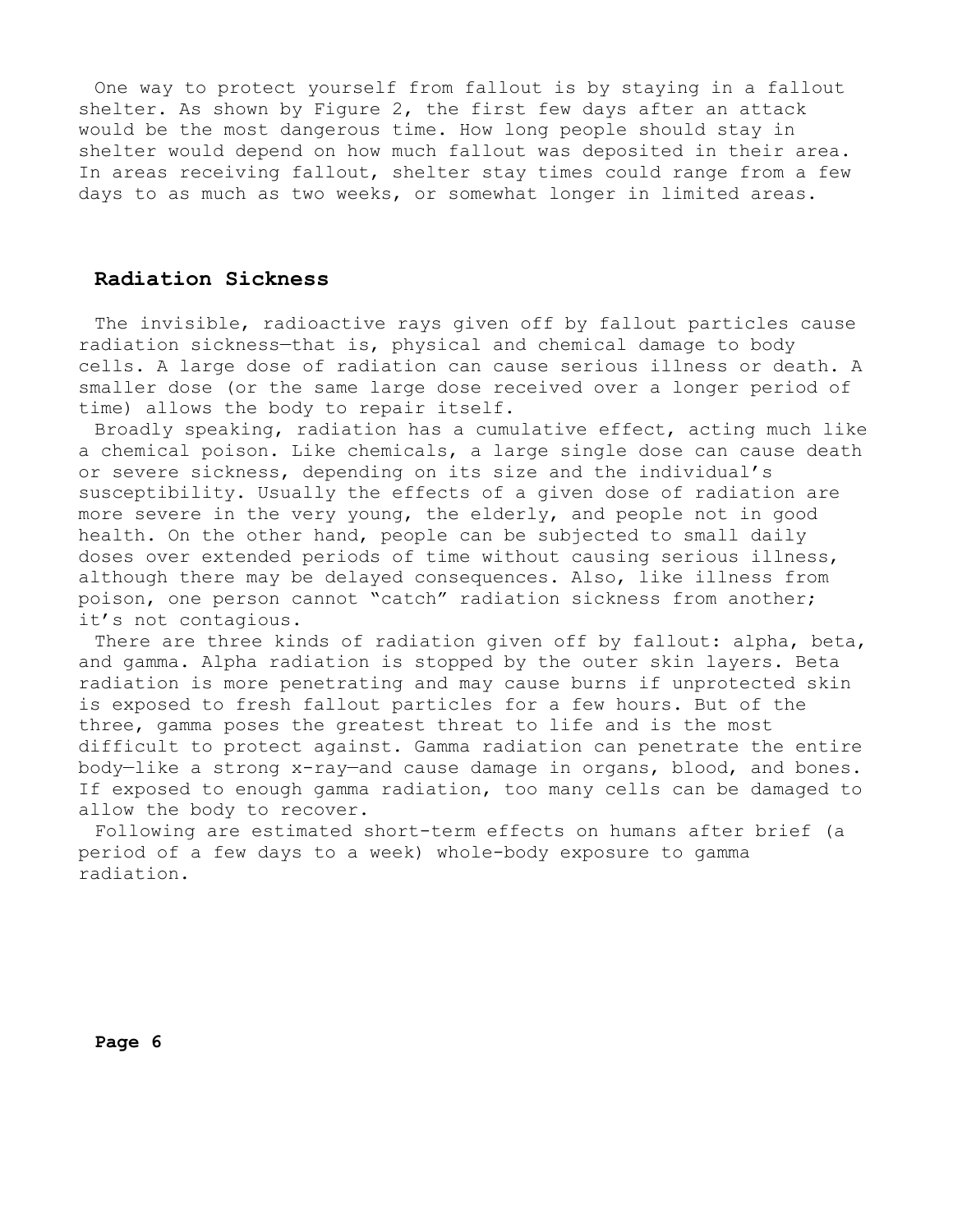

*50-200 R exposure.* Less than half of the people exposed to this much radiation suffer nausea and vomiting within 24 hours. Later, some people may tire easily, but otherwise there are no further symptoms. Less than 5 percent (1 out of 20) need medical care. Any deaths occurring after this much radiation exposure are probably due to complications arising from other medical problems such as infections and diseases, injuries from blast, or burns.

*200-450 R exposure.* More than half of the people exposed to 200-450 R in a brief period suffer nausea and vomiting and are ill for a few days. This illness is followed by a period of one to three weeks when there are few if any symptoms—a latent period. Then more than half experience loss of hair, and a moderately severe illness develops, often characterized by a sore throat. Radiation damage to the bloodforming organs results in a loss of white blood cells, increasing the chance of illness from infections. Most of the people in this group need medical care, but more than half will survive without treatment.

#### *450-600 R exposure.* Most of the people exposed to

450-600 R suffer severe nausea and vomiting and are very ill for several days. The latent period is shortened to one or two weeks. The main episode of illness that follows is characterized by extensive bleeding from the mouth, throat, and skin, as well as loss of hair. Infections such as sore throat, pneumonia, and enteritis (inflammation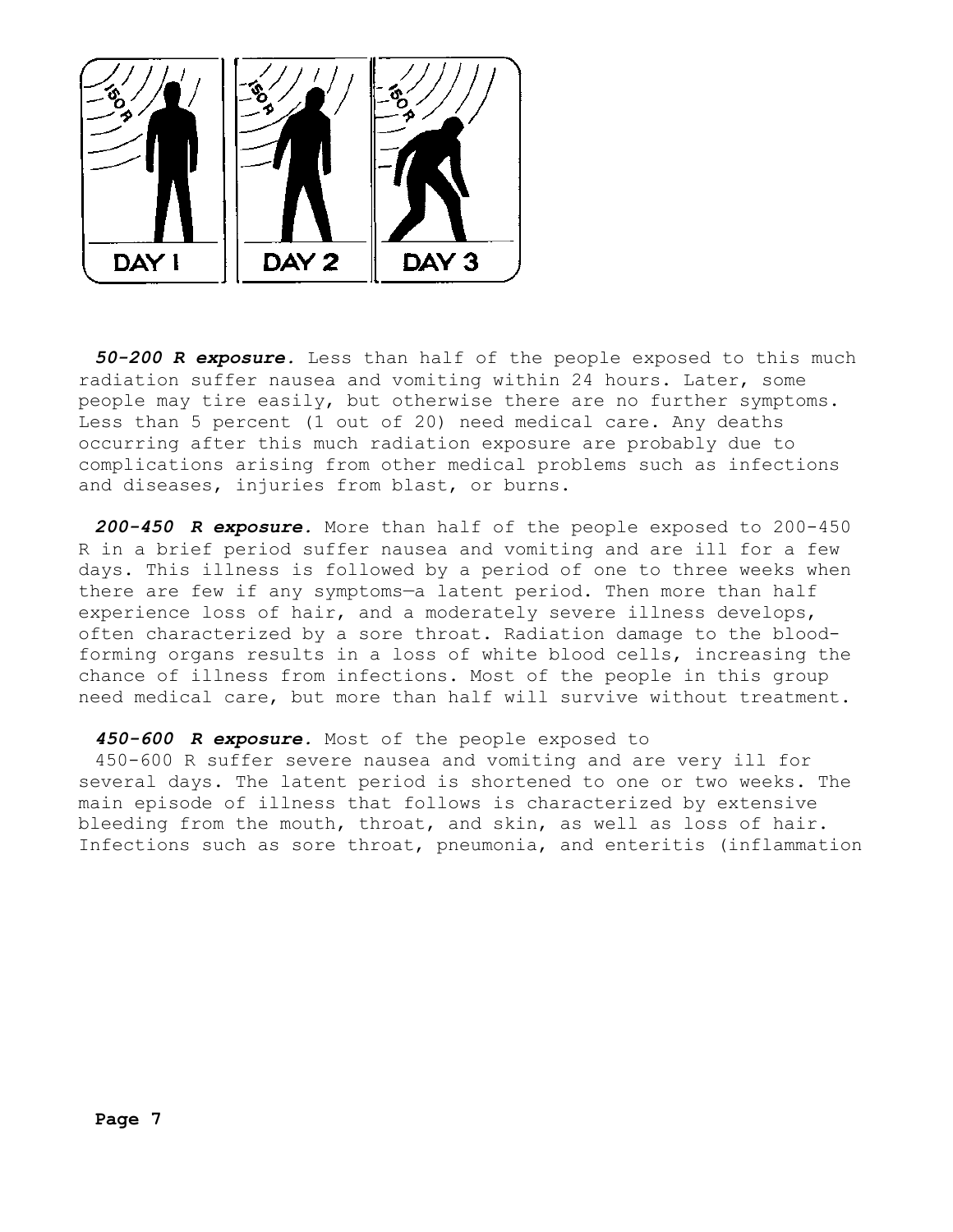of the small intestine) are common. People in this group need extensive medical care and hospitalization to survive. Fewer than half will survive in spite of the best care.

*600 to over 1,000 R exposure.* All the people in this group begin to suffer severe nausea and vomiting. Without medication, this condition can continue for several days or until death. Death can occur in less than two weeks without the appearance of bleeding or loss of hair. It is unlikely, even with extensive medical care, that many can survive.

*Several thousand R exposure.* Symptoms of rapidly progressing shock occur immediately after exposure. Death occurs in a few hours to a few days.

Symptoms of radiation sickness may not be noticed for several days. The early symptoms are lack of appetite, nausea, vomiting, fatigue, weakness, and headache. Later, the patient may have a sore mouth, loss of hair, bleeding gums, bleeding under the skin, and diarrhea. Not everyone who has radiation sickness shows all these symptoms, or shows them all at once. Even for people who survive early sickness, any exposure to fallout radiation could have effects that may not appear for months or years.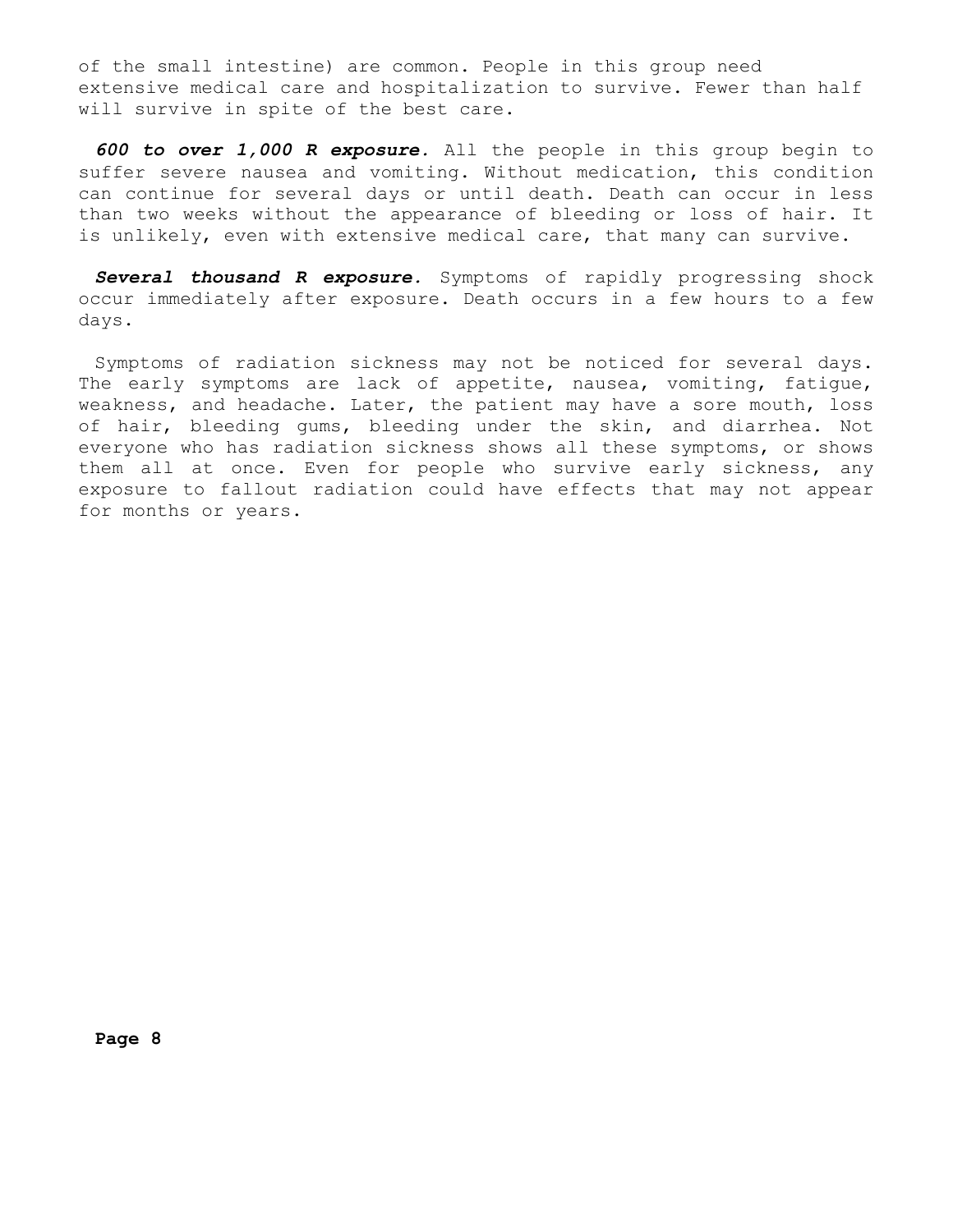# **PART 2**

# **WARNING**

An enemy attack on the United States probably would be preceded by a period of international tension or crisis. This crisis period would alert citizens to the possibility of attack and should be used for emergency preparations.

How you receive warning of an attack would depend on where you were. You might hear the warning given on radio or television, or from the outdoor warning system in your city or town. Many communities have outdoor warning systems that use sirens, whistles, horns, or other devices. Although they've been installed mainly to warn citizens of enemy attack, some local governments also use these systems to alert people to natural disasters and other peacetime emergencies.

# **The Standard Warning Signals**

Two standard emergency signals have been adopted by most communities:

The ATTENTION or ALERT SIGNAL is a 3- to 5-minute steady blast on sirens, whistles, horns, or other devices. In most places, this signal means the local government wants to broadcast important information. If you hear the attention or alert signal, turn on your radio or television and —stay tuned for news bulletins.



#### The ATTACK WARNING SIGNAL

will be sounded only in case of enemy attack. The signal itself is a 3- to 5 minute wavering sound on sirens, or a series of short blasts on whistles, horns, or other devices, repeated as necessary. The ATTACK WARNING SIGNAL means that an actual attack against the United States has been detected and that immediate protective action is necessary.

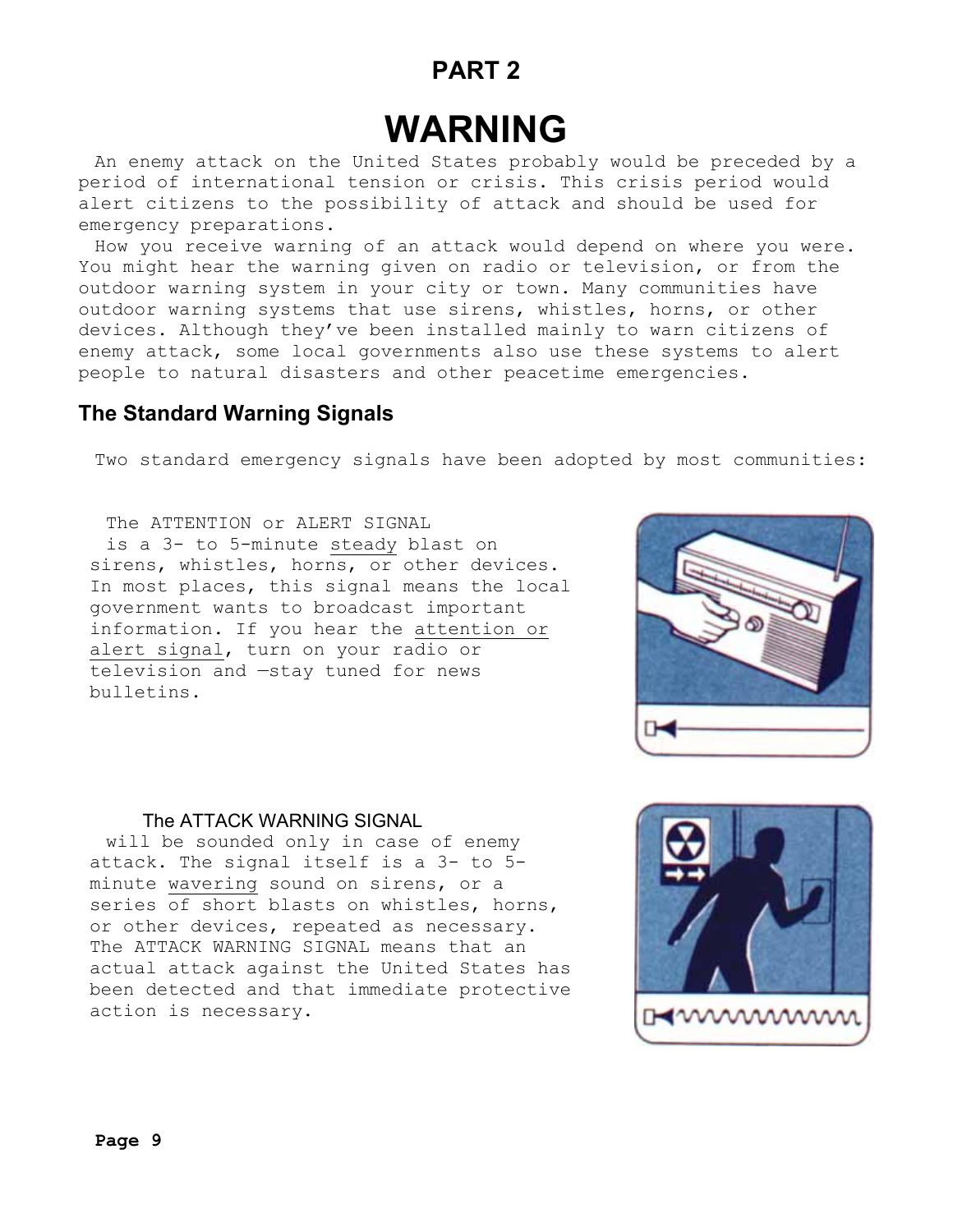If you hear the attack warning signal, go immediately to a public fallout shelter or to your home fallout shelter and stay there, unless instructed otherwise. If possible, keep a battery-powered radio with you, and listen for official information. Follow the instructions given.

Sirens are tested regularly, often monthly, at a specific date and time. The test is a 90-second blast or a 90-second rising and falling tone.

### **Set Up a "Warning Watch"**

Not all communities in the U.S. have outdoor warning systems. Or you may live too far from the signal to hear it— especially while you're asleep.

If either of these cases applies to you, set up a "warning watch" during a period of international crisis. At least one person in your family should be listening to the radio or television at all times. If the United States is threatened by attack, most radio and television stations would be used to alert the public through the Emergency Broadcast System and carry official messages and instructions. Persons listening can alert other family members.

Set up your warning watch in shifts, taking turns with family members or neighbors. Alert any hearing-impaired people in your area to news updates.

#### **Be Prepared Now**

Find out now from your local civil defense office what warning signals are being used in your community, what they sound like, what they mean, and what actions you should take when you hear them. Check at least once a year for changes.

Also, identify fallout shelters in your area. Know which are closest to you and how to get to them. Have ready at least a two-week stock of water, food, and supplies to bring to shelter.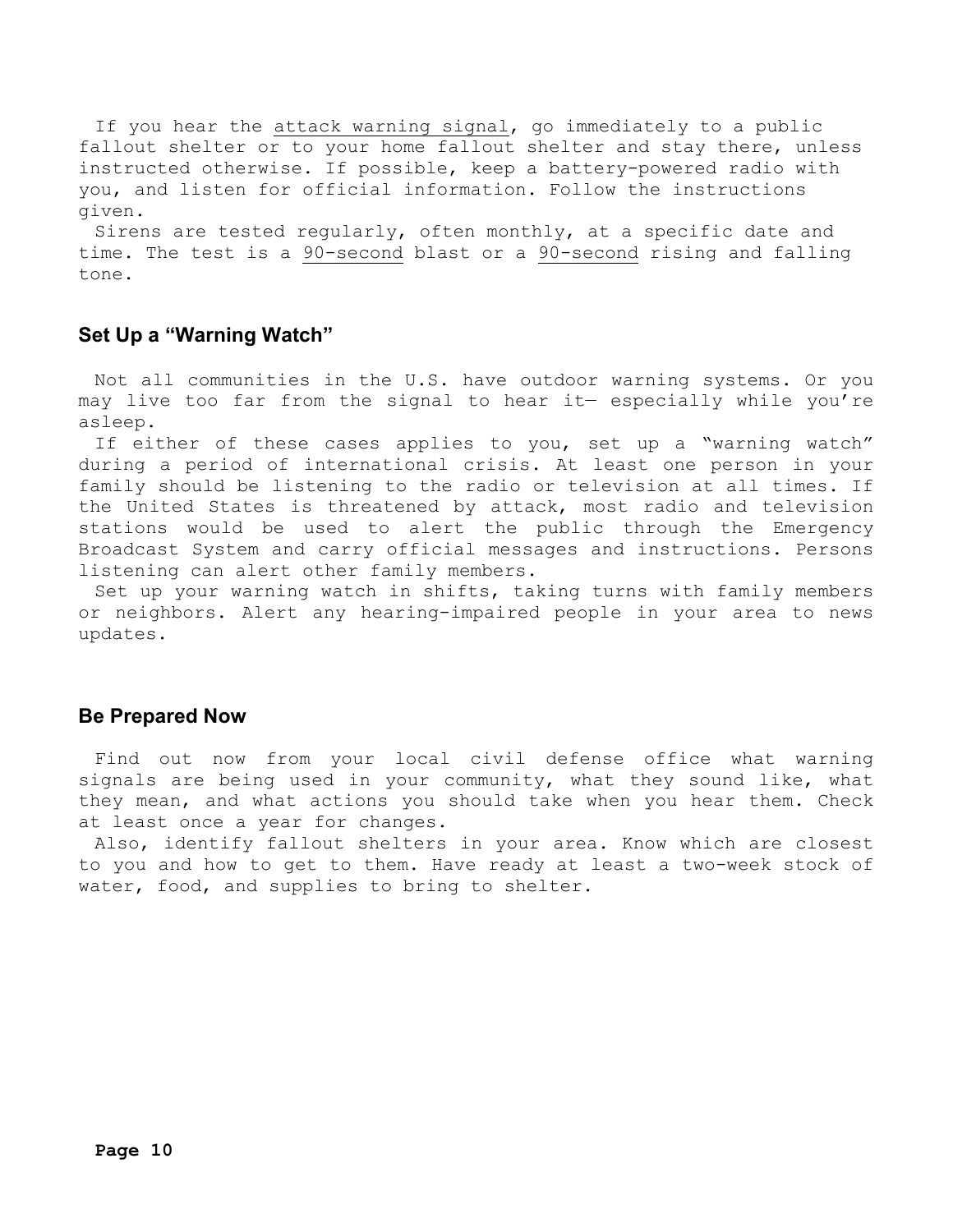# **If There is a Nuclear Flash**

It's possible that your first warning of an enemy attack might be the flash of a nuclear explosion. Or there may be a flash after a warning has been given and you are on your way to shelter.

Because the flash or fireball can blind you (even though you are too far away for the blast effects to harm you immediately), don't look at the flash.

Take cover immediately, preferably below ground level.

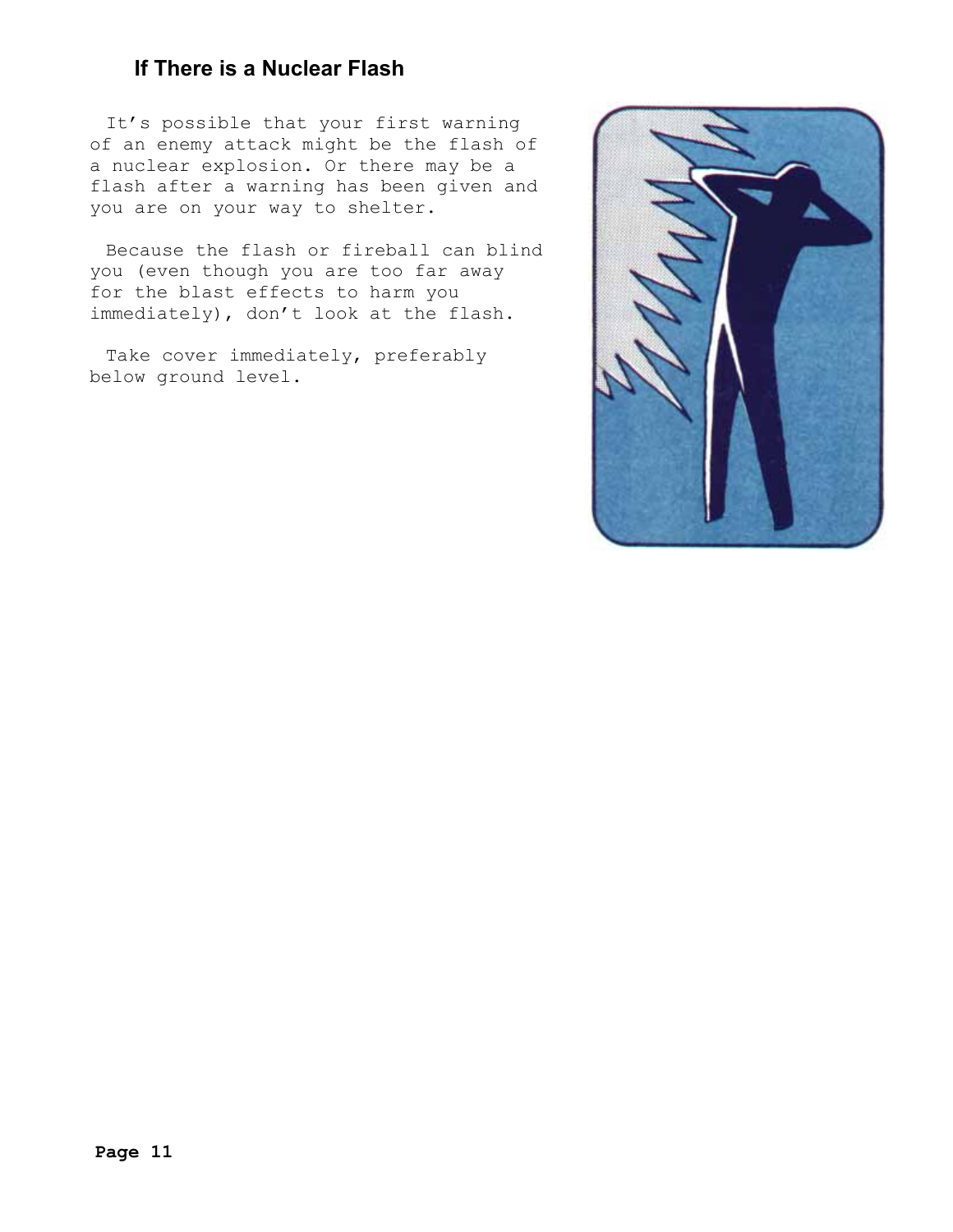# **PART 3**

# **POPULATION PROTECTION**

### **Be INFORMED and Be PREPARED**

These are the most important ways you can improve your chances for survival. First, read and understand available survival information. This publication contains survival information which can generally be used anywhere in the United States. Ask your local or state emergency management (civil defense) office for information unique to your locality.

Any attack on the United States probably would be preceded by a period of growing international tension and outbreaks of hostilities in other parts of the world.

Keep abreast of the news through the media. Listen for emergency information being broadcast or watch for printed information—like newspaper supplements—for your area. And be sure you know the signals used in your community to indicate alert and attack.

EVACUATION and SHELTER are the two basic ways people can protect themselves from the effects of a nuclear attack.

### **EVACUATION**

If an international crisis threatens to result in a nuclear attack on the United States, people living in likely target areas may be advised to evacuate. These are generally metropolitan areas of 50,000 or more population or places that have significant military, industrial, or economic importance. Designating a place as a "risk" area does not mean that it will be attacked; it does indicate a greater potential for attack.

Evacuation planning has been in progress for several years in many parts of the country. These plans could be used not only under the threat of attack, but also for other emergencies like floods, hurricanes, or hazardous materials incidents. Local authorities are responsible for such planning because

**Page 12**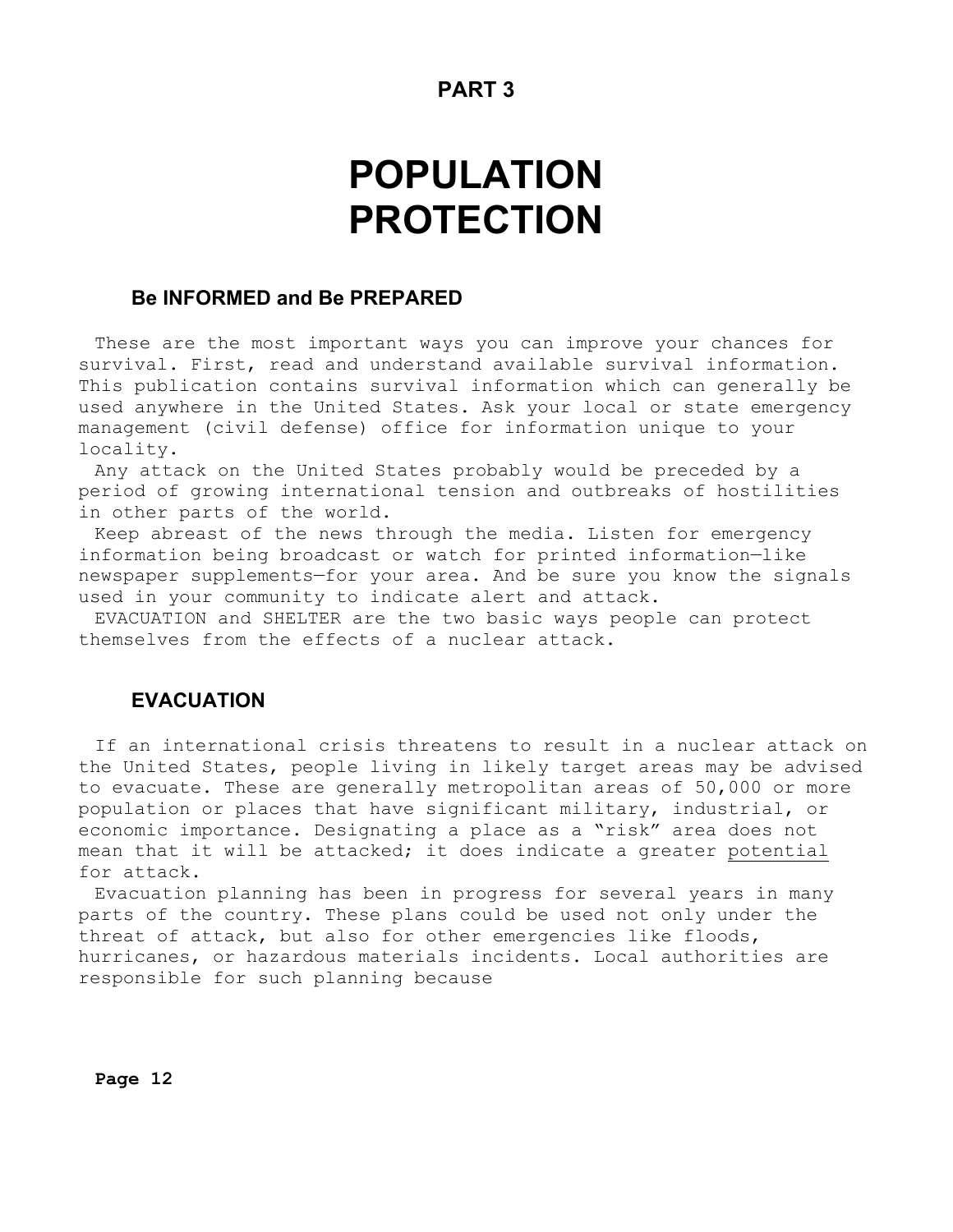they are familiar with local factors affecting evacuation. To find out about evacuation plans for your area, contact your local emergency management (civil defense) office.

In a period of growing international tension, you would have time to take a few preparedness measures which would make an evacuation easier:



- Assemble a two-week supply of food (canned foods and nonperishable items) and drinking water in closed containers.
- Gather an ample supply of special foods or medicines needed.
- Collect all important papers and package them, preferably in plastic wrappers, in a metal container (tool or fishing tackle box, etc.).
- Check your home for security. See that all locks are secure. Store valuables to be left behind in a safe place.
- Be sure to have enough gasoline in your car. If possible, take tools to help improvise fallout shelter.
- Go over instructions with your family so that you all understand what to do.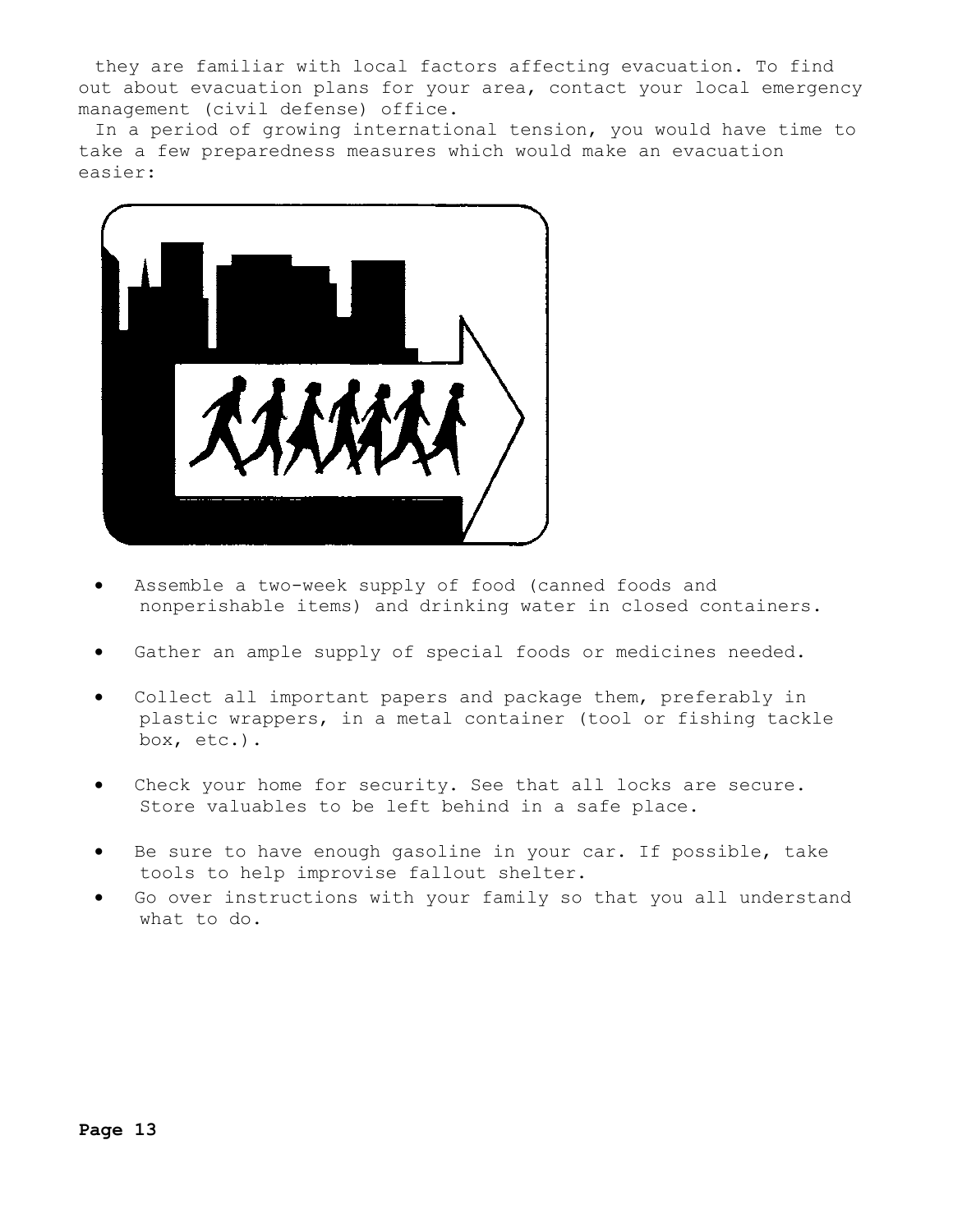The following is a suggested checklist of items you may want to take with you when evacuating, depending on how you are traveling and whether you plan to stay in a public or private shelter.

# **Food and Utensils**

| Water                                                               |
|---------------------------------------------------------------------|
| Food (Take all the food you can carry, particularly canned or dried |
| Food requiring little preparation.)                                 |
| Special foods (for diabetics, babies)                               |
| Thermos jug or plastic bottles                                      |
| Bottle and can opener                                               |
| Eating utensils                                                     |
| Plastic or paper plates and cups                                    |
| Plastic and paper bags                                              |
| Personal Safety, Sanitation, and Medical Supplies                   |
| Battery-operated (transistor) radios, extra batteries               |
| Flashlight, with extra batteries                                    |
| Candles and matches                                                 |
| Plastic drop cloth or sheeting                                      |
| Soap                                                                |
| Shaving articles                                                    |
| Sanitary napkins (or tampons)                                       |
| Detergent                                                           |
| Towels and washcloths                                               |
| Toilet paper                                                        |
| Emergency toilet (bucket and plastic bags)                          |
| Garbage can                                                         |
| Newspapers                                                          |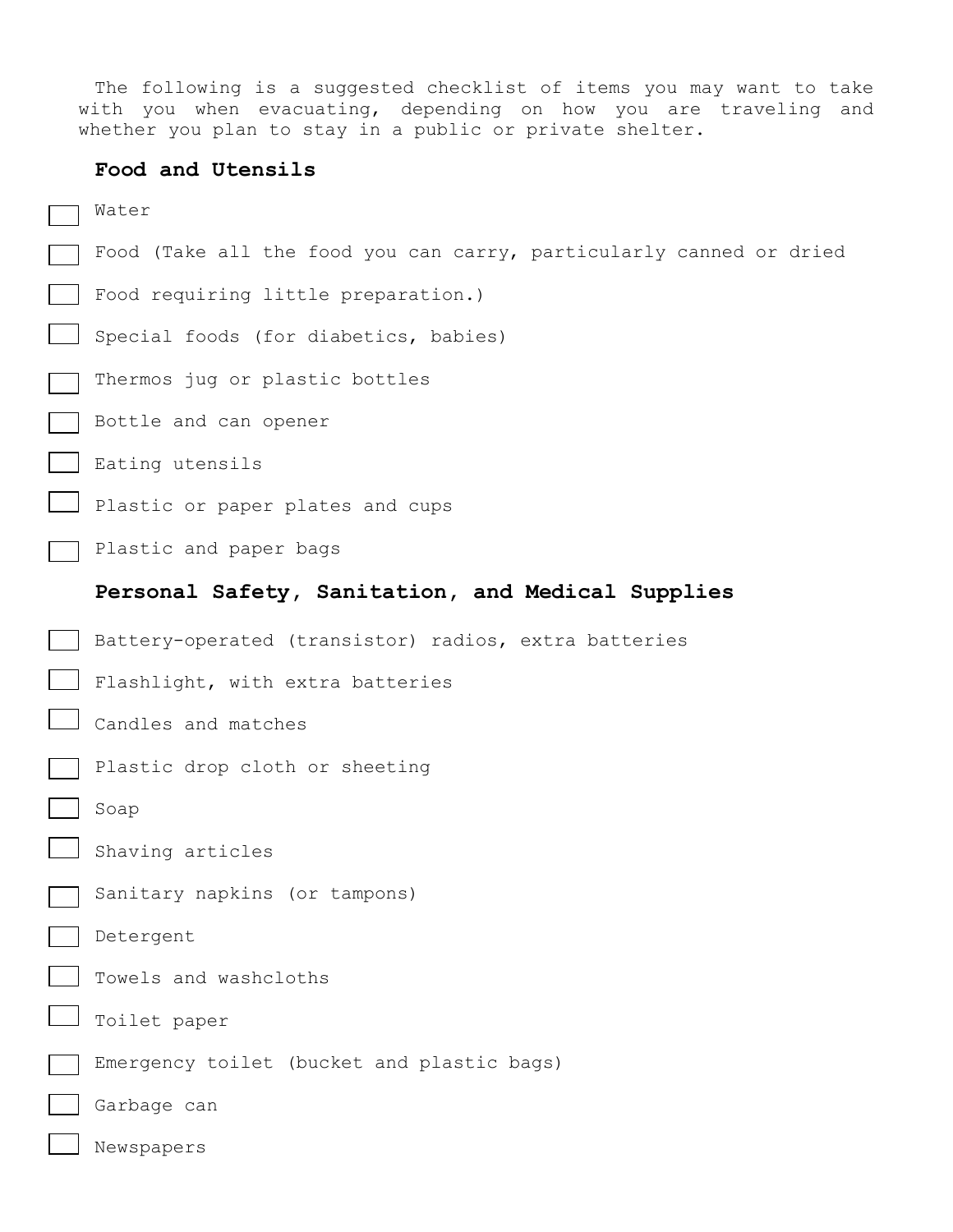| First aid kit and manual                          |
|---------------------------------------------------|
| Special medication (insulin, heart tablets, etc.) |
| Toothbrush and toothpaste                         |
| Clothing and Bedding                              |
| Work gloves                                       |
| Work clothes                                      |
| Extra underclothing                               |
| Outerwear (depending on season)                   |
| Rain garments                                     |
| Extra pair of shoes                               |
| Extra socks or stockings                          |
| Sleeping bags and or blankets                     |

# **Page 14**

| Pick axe            | Tools for Constructing Fallout Protection |  |
|---------------------|-------------------------------------------|--|
| Shovel              |                                           |  |
| Saw                 |                                           |  |
| Hammer              |                                           |  |
| Broom               |                                           |  |
| Axe                 |                                           |  |
| Crowbar             |                                           |  |
| Nails and screws    |                                           |  |
| Screwdriver         |                                           |  |
| Wrenches and pliers |                                           |  |
| Roll of wire        |                                           |  |
|                     |                                           |  |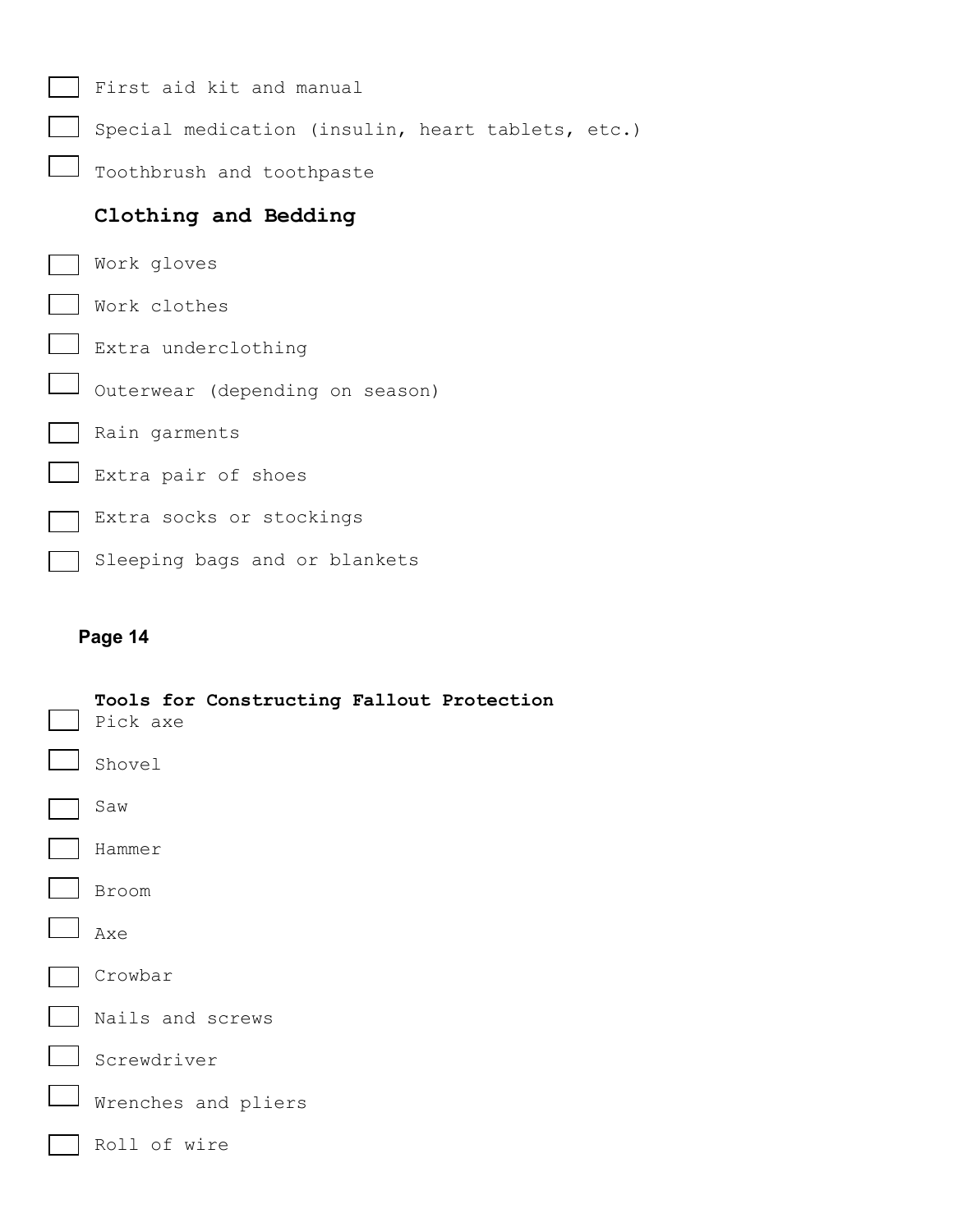| <b>Baby Supplies</b> |
|----------------------|
| Diapers              |
| Bottles and nipples  |
| Milk or formula      |
| Powder, oil, etc.    |
| Clothing             |

If an evacuation is advised, follow your local authorities instructions. They will tell you where to go for greater safety.

### **SHELTER**

There are two kinds of shelters—blast and fallout. Depending on its strength, a blast shelter offers some protection against blast pressure, initial radiation, heat, and fire. However, even a blast shelter would not withstand a direct hit. If you live in a likely target area, you should plan to evacuate to a safer place.

If you live in a small town or rural area away from large cities or major military or industrial centers, the chances are you re not going to be threatened by blast, but by radioactive fallout from an attack. In such a place, a fallout shelter can give you protection.

A fallout shelter is any space that is surrounded by enough shielding material—which is any substance with enough weight and mass to absorb and deflect fallout's radiation— to protect those inside from the harmful radioactive particles outside. The thicker, heavier, or denser the shielding material is, the more protection it offers.

If you are advised to take shelter, you have two options: go to a nearby public shelter or take the best available shelter in your home.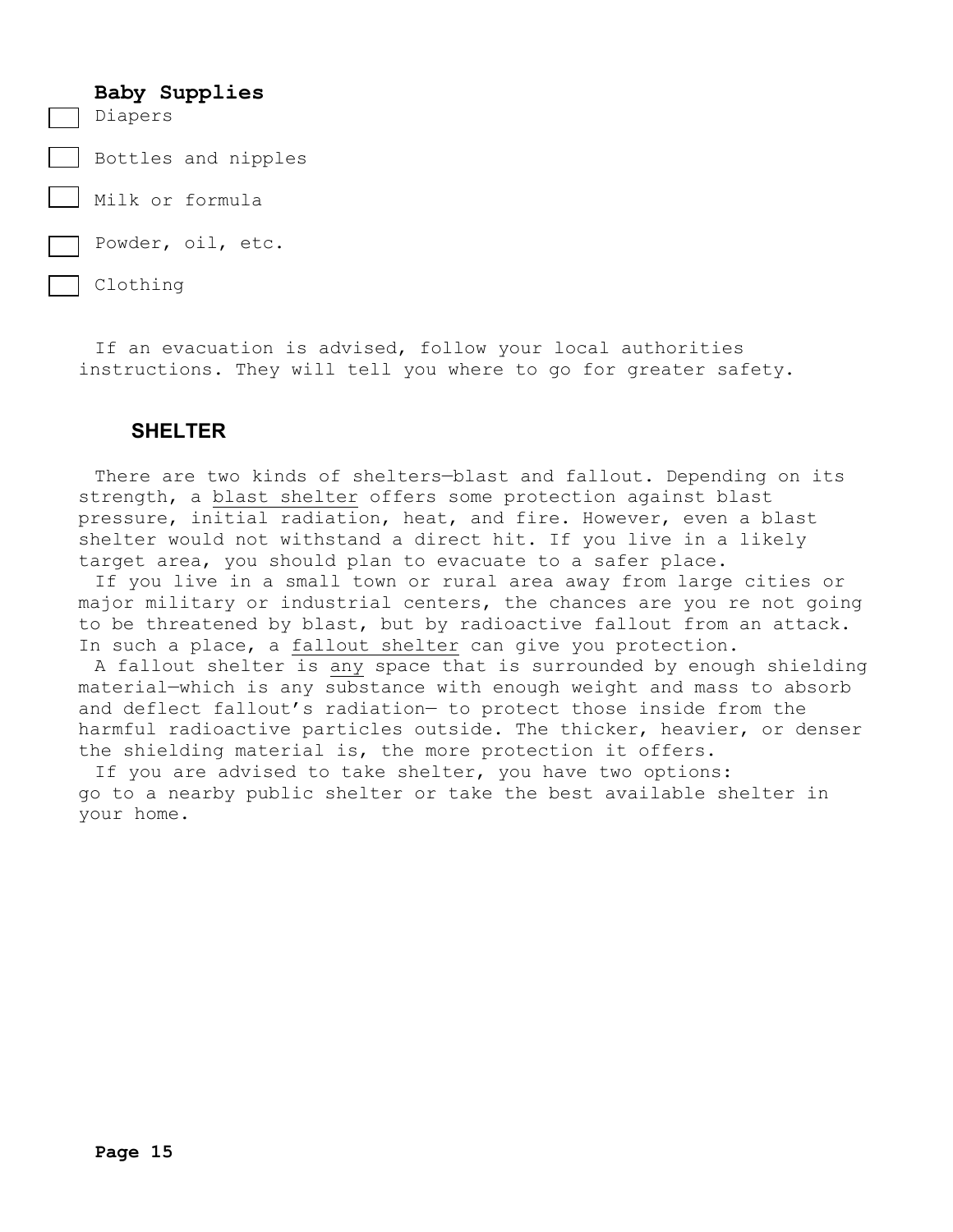# **Public Fallout Shelters**

Existing public shelters are fallout shelters; they will not protect you against blast. They are located in larger public buildings and are marked with the standard yellow-and-black fallout shelter sign. Shelter can also be found in some subways, tunnels, basements, or the center, windowless areas of middle floors in high-rise buildings.



Find out now the locations of public fallout shelters in your community. If no designations have been made, learn the locations of potential shelters near your home, work, school, or any other place where you spend considerable time.

This advice is for all family members. Children and the disabled or elderly especially should be given clear instructions on where to find a fallout shelter and on what other actions they should take in an attack situation.

# **Home Fallout Shelters**

In many places— especially suburban and rural areas—there are few public shelters. If there is no public shelter nearby, you may want to build a home fallout shelter.

A basement, or any underground area, is the best place to build a fallout shelter. Basements in some homes are usable as family fallout shelters without major changes, especially if the house has two or more stories and its basement is below ground. If your home basement—or one corner of it—is below ground, build your fallout shelter there.

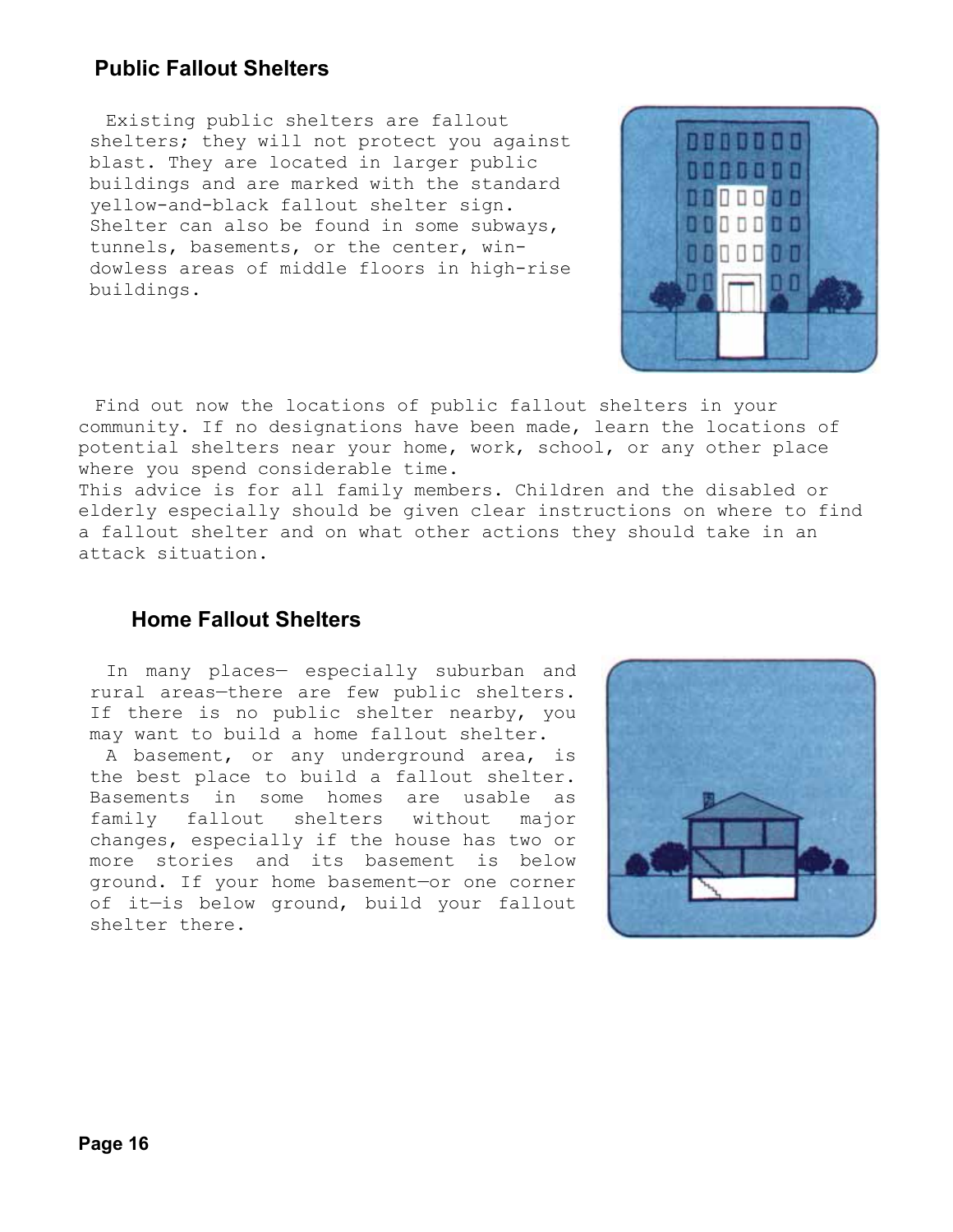However, most basements need some improvement in order to provide enough protection against fallout. Many improvements can be made with moderate effort and at low cost.

You can build a permanent shelter in your basement that can be used for storage or other useful purposes in non-emergency periods. The shelter should be located in the corner of your basement that is most below ground level. The higher your basement is above ground level, the thicker the walls and roof of the shelter should be, since your regular basement walls and ceiling can offer only limited protection against fallout's radiation. If the ceiling of the shelter itself is higher than the outside ground level, you can increase your basement shelter's fallout protection by adding shielding material to the outside, exposed basement wall where the shelter is located. For example, an earth-filled planter can be built against the outside basement wall.

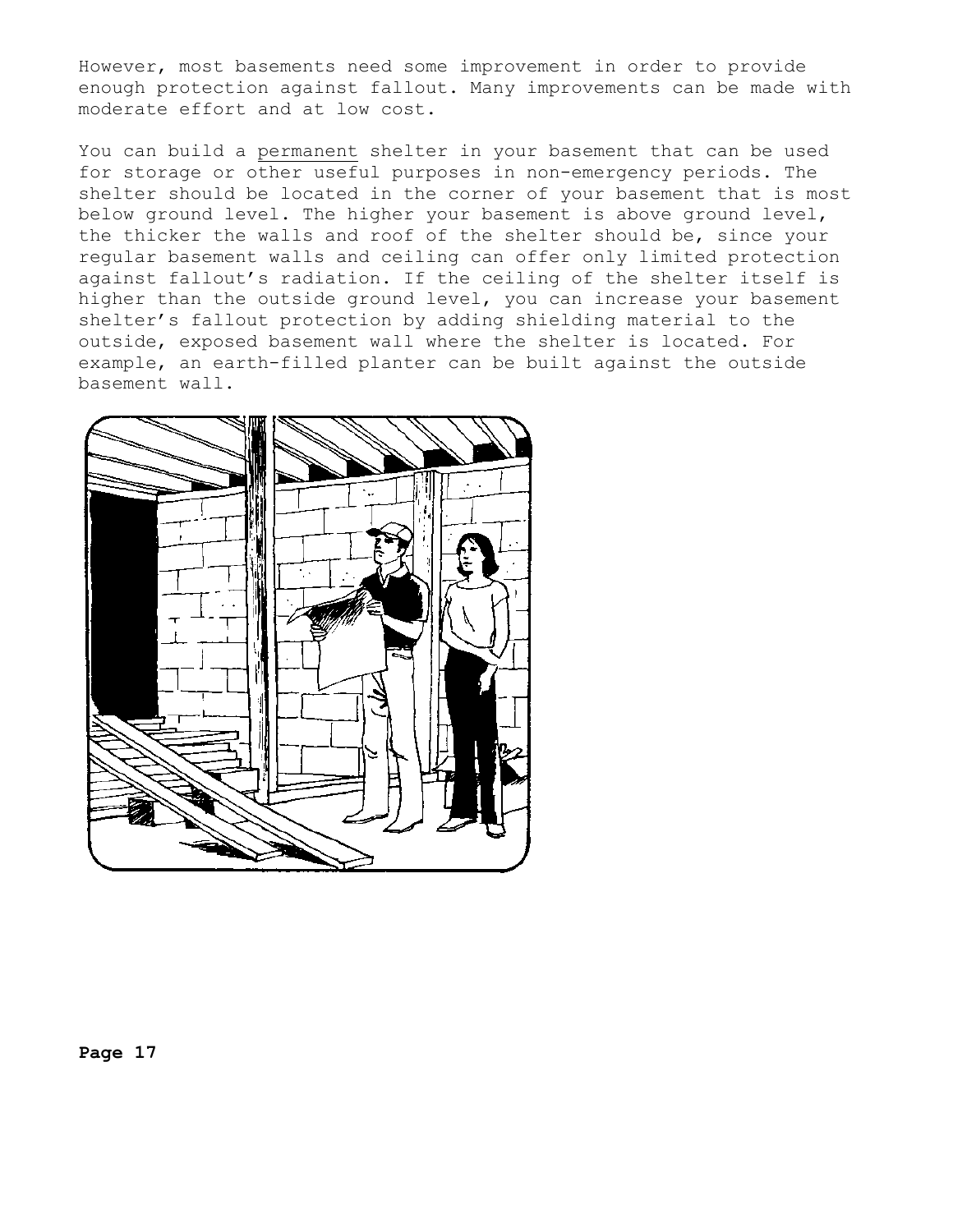Plans for home basement and outdoor permanent shelters (both fallout and blast) are listed in Appendix A.

If an attack is imminent and you have no permanent shelter—and time does not permit traveling to one—you can still improvise one.

# **Shielding Material**

Whether you are building a permanent shelter or improvising one, the more shielding material you use, the more protection you will have against fallout radiation. Concrete, bricks, earth, and sand are some of the materials that are dense or heavy enough to provide fallout protection. For comparative purposes, 4 inches of concrete gives the same shielding density as: —5 to 6 inches of bricks —6 inches of sand or gravel —7 inches of earth

- —8 inches of hollow concrete blocks (6 inches, if filled with sand
- —10 inches of water
- —14 inches of books or magazines
- —18 inches of wood

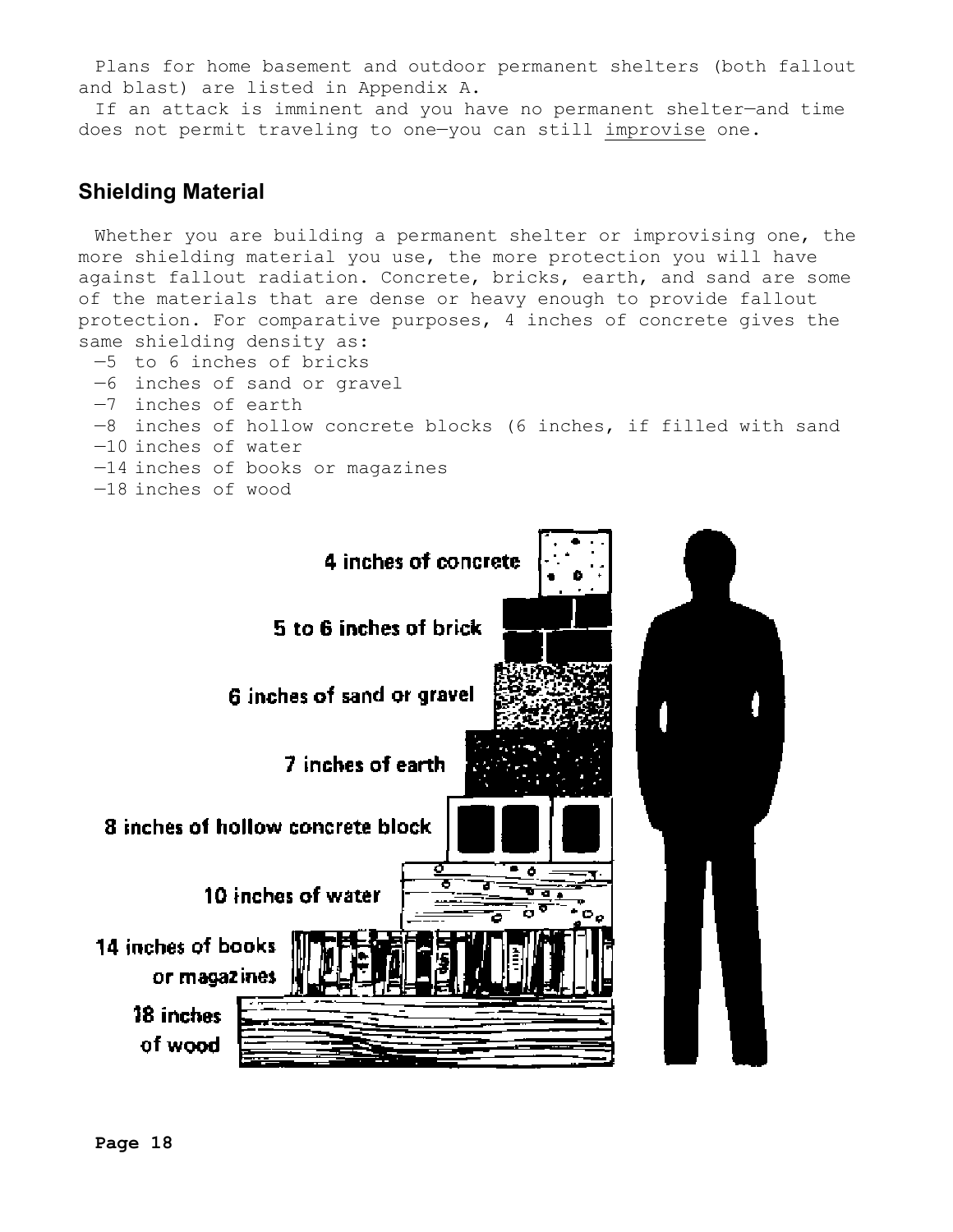Precise building instructions and supplies needed are contained in the plans for permanent shelters. For improvised shelter, you can use materials likely to be available around your home, like:

- House doors-especially heavy outside doors. (If you use hollow core doors, form a double layer.)
- Dressers and chests. (Fill drawers with sand or earth after they're in position, so they won't be too heavy to carry or collapse while being carried.)
- Trunks, boxes, and cartons. (Fill them with sand or earth after they're positioned.)
- Filled bookcases.
- Books, magazines, and stacks of firewood or lumber.
- Large appliances, such as washers and dryers.
- Flagstones from outside walks and patios.

# **Types of Expedient Shelters**

You can build one type of expedient shelter by setting up a large, sturdy table or workbench in the corner of your basement that is most below ground level. Place on it as much shielding as it will hold without collapsing. Then put as much shielding material around the table as possible, up as high as the table top.

Once everyone is inside the shelter, block the opening with additional shielding material. Listen to your radio for instructions on when you may be able to relocate to better shelter.

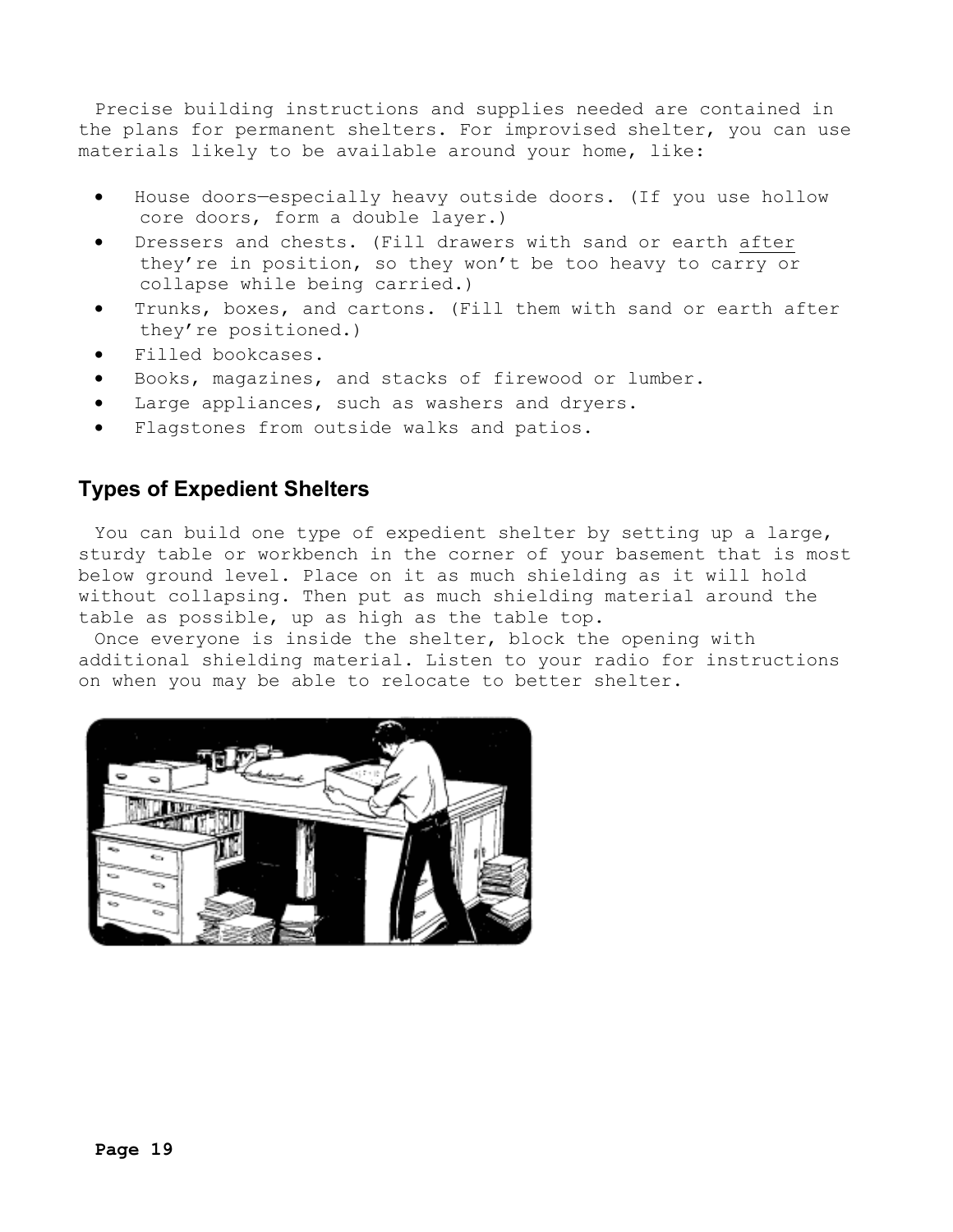If you don't have a large table or workbench, or if you need more shelter space, use large appliances or furniture—like earth-filled dressers or chests—to form the "walls" of your shelter. For a "ceiling," use heavy, outside doors or reinforced hollow core doors. Pile as much shielding material on top of the doors as they will hold with reinforcing supports. Stack additional shielding material around the shelter "walls." When everyone is inside the shelter, block the opening with other shielding material.

You can use a below-ground storm cellar as an improvised fallout shelter, but additional shielding material may be required for adequate protection.

If the existing roof of the storm cellar is made of wood or any other light material, reinforce it with additional shielding material for overhead protection. Shoring with lumber or timbers may be necessary to support the added shielding weight. You can get better protection by baffling the entrance from the outside or by blocking the entrance from the inside with 8-inch concrete blocks or an equivalent thickness of earth, sandbags, or bricks after everyone is inside the shelter. Raise the outside door of the cellar now and then to knock off any fallout particles that may have collected on it.



If your home has a crawl space between the first floor and the ground underneath and is set on foundation walls rather than on pillars, you may be able to improvise shelter protection for your family there.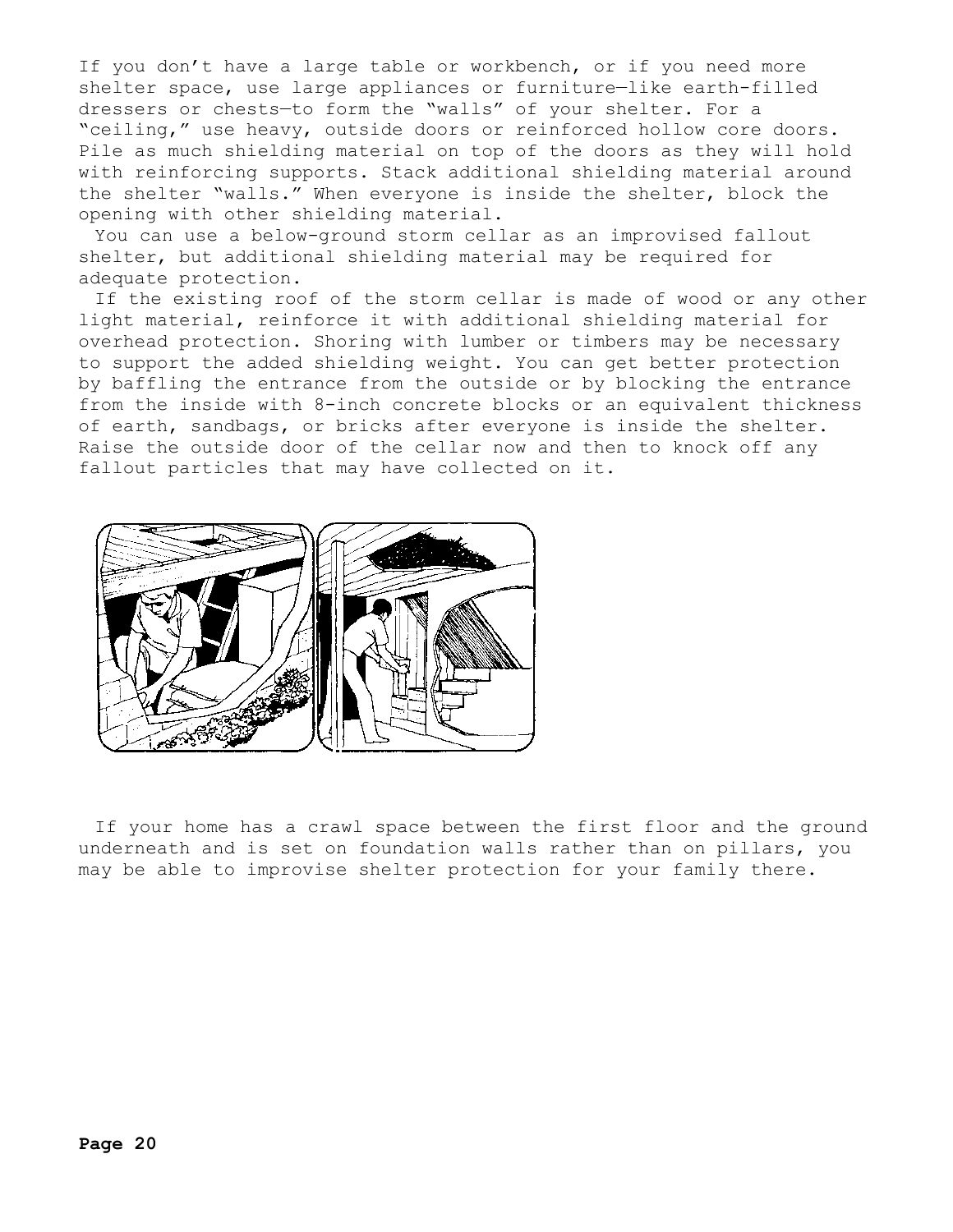Gain access to the crawl space through the floor or an outside foundation wall. (A trapdoor or other entry could be made now, before an emergency occurs.)

Select as your shelter's location the crawl space area that is under the center of the house, as far away from any outside foundation wall as possible. Put shielding material— preferably bricks or blocks, or containers filled with sand or earth—around the area from the ground level up to the first floor, to form the 'walls" of the shelter. On the floor above, place additional shielding material to form the "roof" of your shelter. Shore the "roof" for extra support, if necessary. You may want to dig out your shelter area to make it deeper so you can stand erect or at least sit up in it.

If you have no basement, crawl space, or other underground shelter area, as a last resort you can improvise shelter outside. An expedient shelter can be "built" by excavating under a small portion of the house slab. Dig a trench alongside the house, preferably under an eave to help keep out rainwater. Once the bottom of the foundation wall is reached, dig out a space under the slab. This area can vary but should not extend back more than four feet from the outside edge of the foundation wall. Place support shoring under the slab, pile shielding material on top of the slab (inside the house) to improve overhead protection, and take refuge. A lean-to over the entrance, covered by shielding material and plastic sheeting, can help keep out rainwater and add to your protection.

If no better fallout protection is available, a boat with an enclosed cabin could be used. However, in addition to other emergency supplies, you would need a broom, bucket, or pump-and-hose to sweep off any fallout particles that might land on the boat.

The boat should be anchored or cruised slowly at least 200 feet offshore, where the water is at least five feet deep. This distance from shore would protect you from radioactive fallout particles that had fallen on the nearby land. A five-foot depth would absorb the radiation from particles falling into the water and settling on the bottom.

Stay in the boat as much as possible, going outside only to sweep or flush off any particles which have landed on the boat.

For more detailed expedient shelter plans, see Appendixes B-D.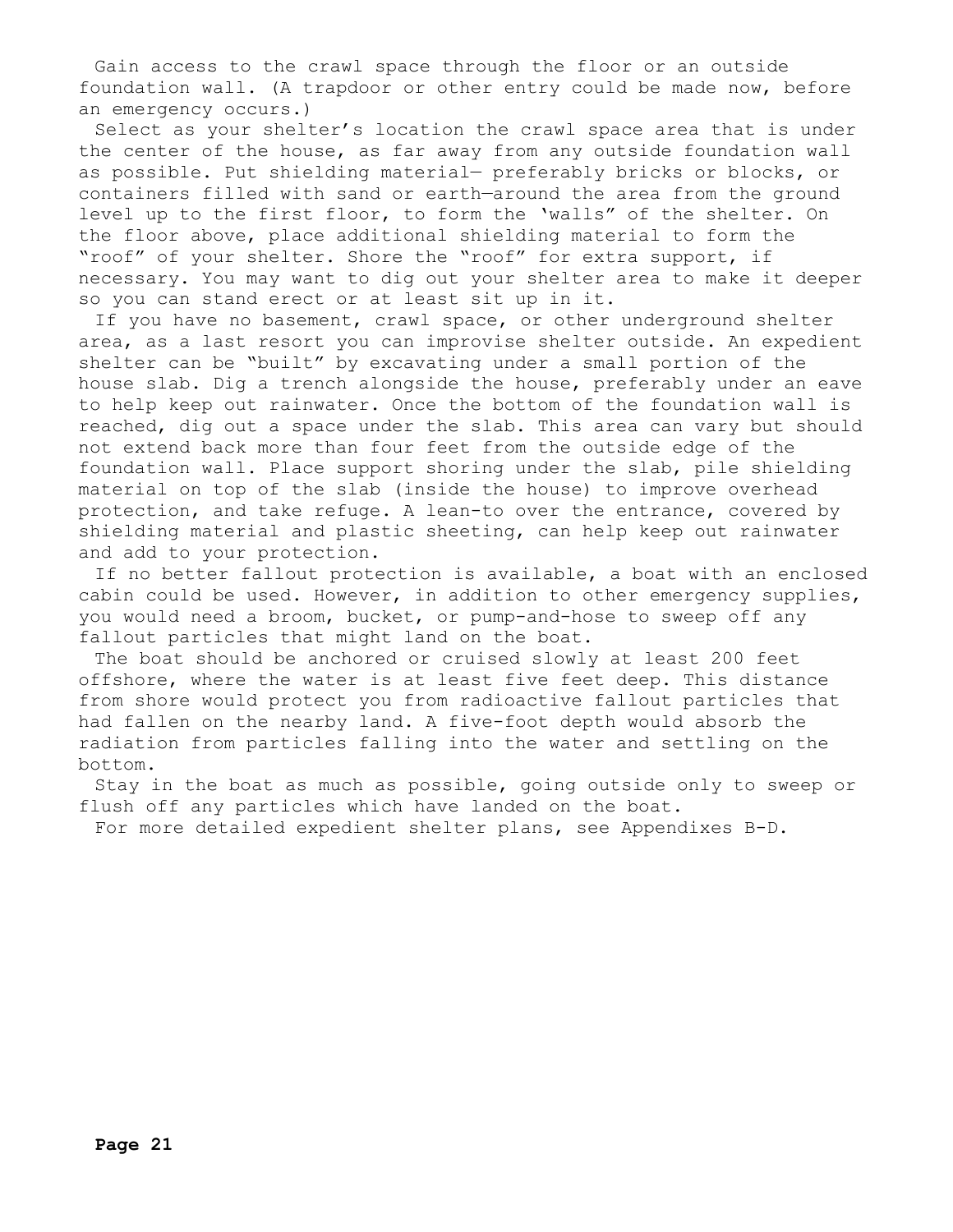Remember, any protection, although temporary, is better than none. Take cover wherever possible from the blast, fire, and initial radiation of a nuclear detonation. Listen for news reports on when it is safe to relocate to more permanent and protective shelter, and follow all instructions.

# **Fire Hazards**

If you take refuge in a fallout shelter because an attack has occurred, take a few minutes to check your home (or building where you are located) for fire. Remember, you have a minimum of 15- 30 minutes before fallout begins, so take the time to put out small fires. Stamp out any fires started in curtains or drapes and throw smoldering furniture out the door or window to help prevent a larger fire. When all ignitions are out, return to the shelter. You can reduce the potential for intense heat rays from a nuclear explosion starting fires in your home by closing doors, windows, and blinds.



There are three basic ways to put out a fire:

- Take away its fuel.
- Take away its air (smother it).
- Cool it with water or fire-extinguishing chemicals.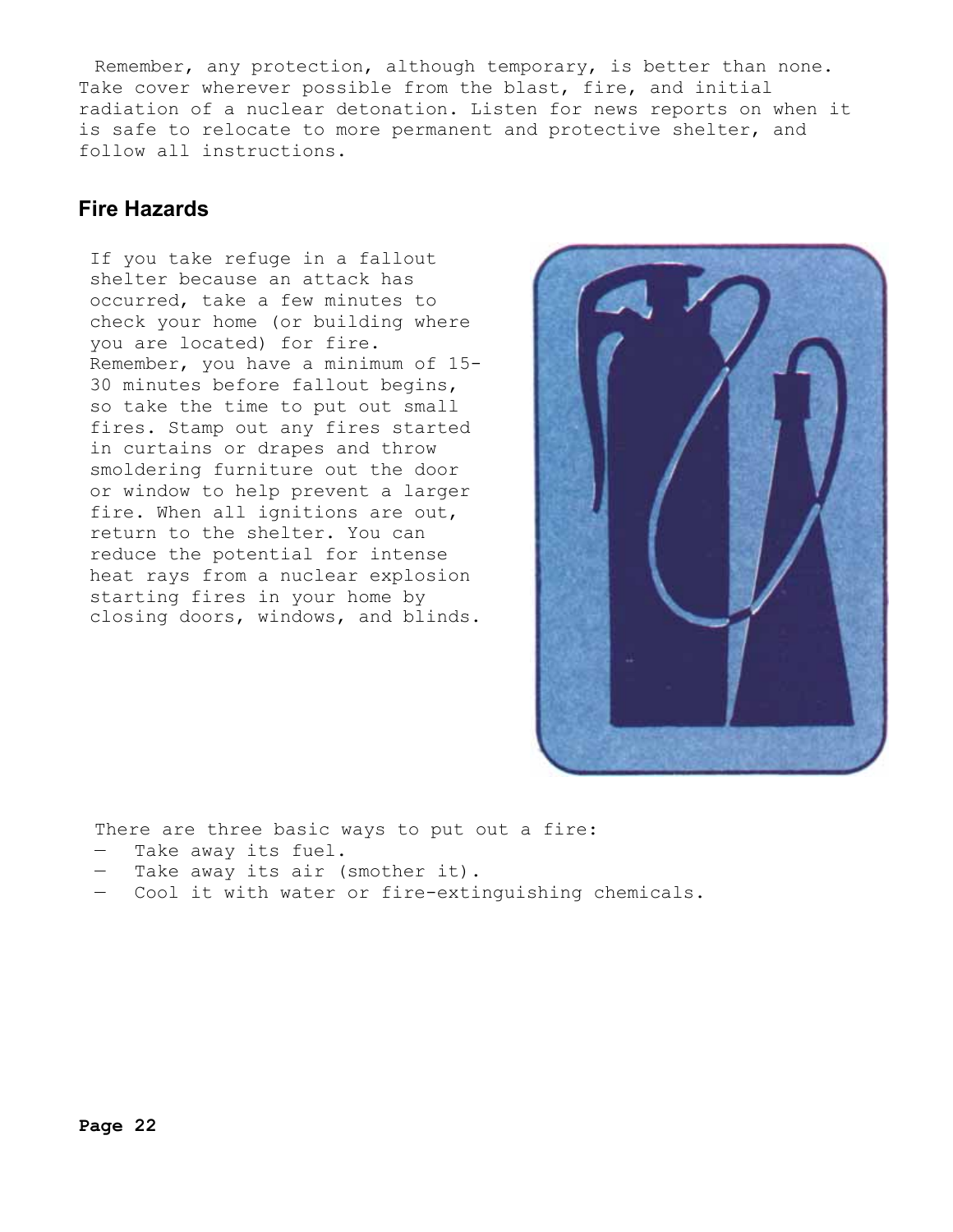# **PART 4**

# **SHELTER LIVING**

People gathered in public and private fallout shelters after a nuclear attack should stay there until they are advised by authorities that it is safe to leave. This may be from a few days to as much as a week or two.

During the shelter period, they would need certain supplies and equipment to survive and to effectively deal with emergency situations that might arise in their shelters.

This section tells you what supplies and equipment to take if you go to a public fallout shelter and what items to keep on hand if you plan to use a home fallout shelter.

#### **Public Shelter Management**

Many public fallout shelters are located in large commercial buildings. Depending on what the building contains, there may be some food, water, and living supplies which people

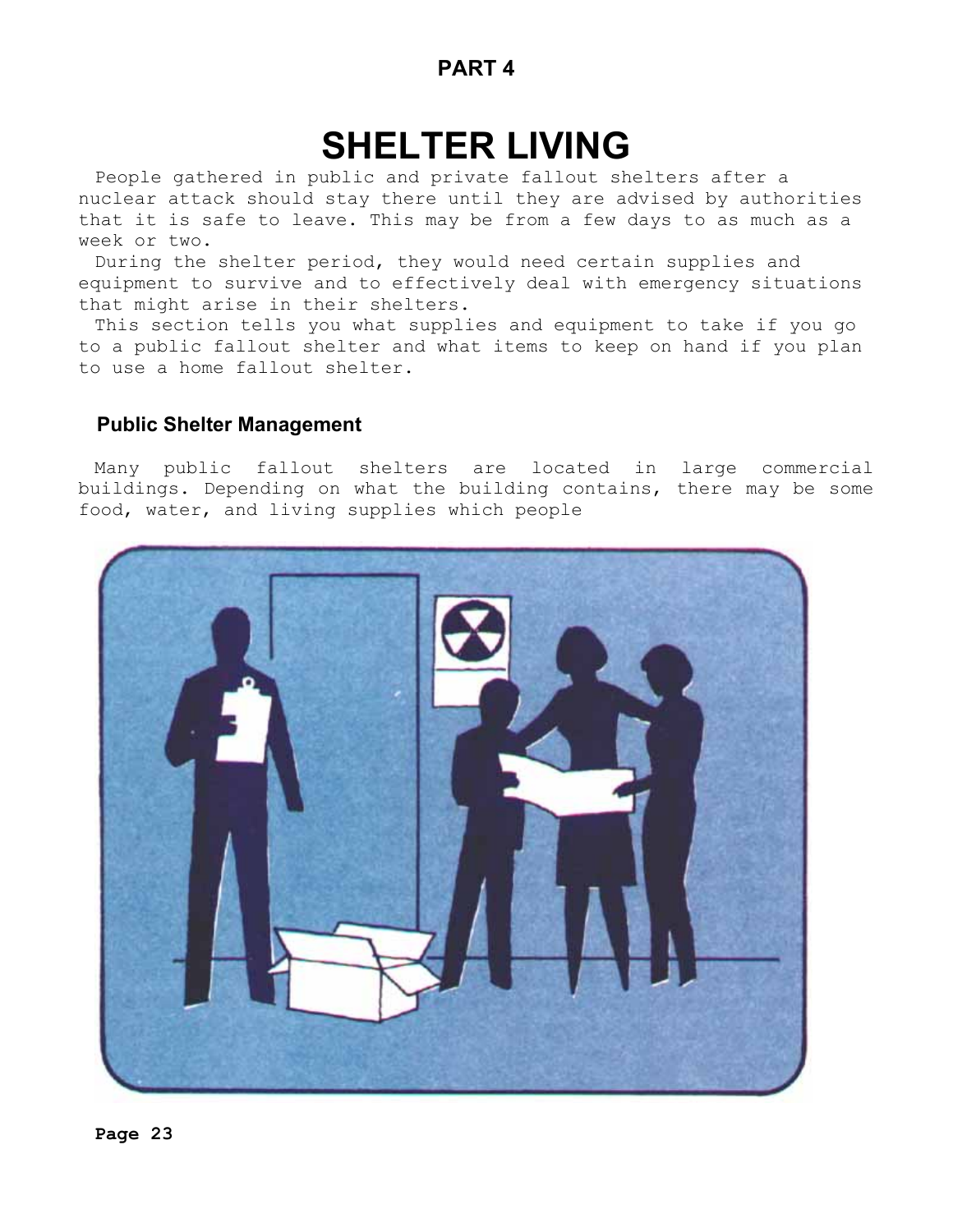could take advantage of. If you are evacuating from one area to another to stay in a public shelter, take as much nonperishable food and drinking water as you can, any special foods or medications needed, a blanket for each family member, and a portable radio with extra batteries. (See suggested supplies for evacuation on pages 14- 15.)

#### **Water, Food, and Sanitation in a Public Shelter**

At all times and under all conditions, human beings must have sufficient water, adequate food, and proper sanitation in order to stay alive and healthy. With people living in a shelter—even for a week or two—water and food may be scarce, and it may be difficult to maintain normal sanitary conditions. Water and food supplies have to be 'managed"— that is, kept clean and used carefully by each person in the shelter. Sanitation also has to be managed and controlled, perhaps by setting up emergency toilets and rules to ensure that they are used properly.

Many people have been trained as shelter managers, and in the event of attack, efforts would be made by local authorities to have trained shelter managers and radiation monitors in public fallout shelters. These people have been taught how to use special instruments to measure radiation and know about sanitation, ventilation, and making the best use of available water and food supplies.

#### **Home Shelter Management**

In a home shelter, you and your family will be largely on your own. You'll have to take care of yourselves, solve your own problems, make your own living arrangements, subsist on the supplies you stocked, and find out for yourself (probably by listening to the radio) when it's safe to leave shelter. In this situation, your most important tasks are to manage water and food supplies and maintain sanitation. The following guidance is intended to help you do this.

Gather the items your family will need for an extended shelter stay. All of these items need not be stocked in the shelter but can be stored elsewhere in the house as long as you can move them quickly to the shelter area in a time of emergency. A few items—water, food, sanitation supplies, and special medicines or foods—are absolute necessities.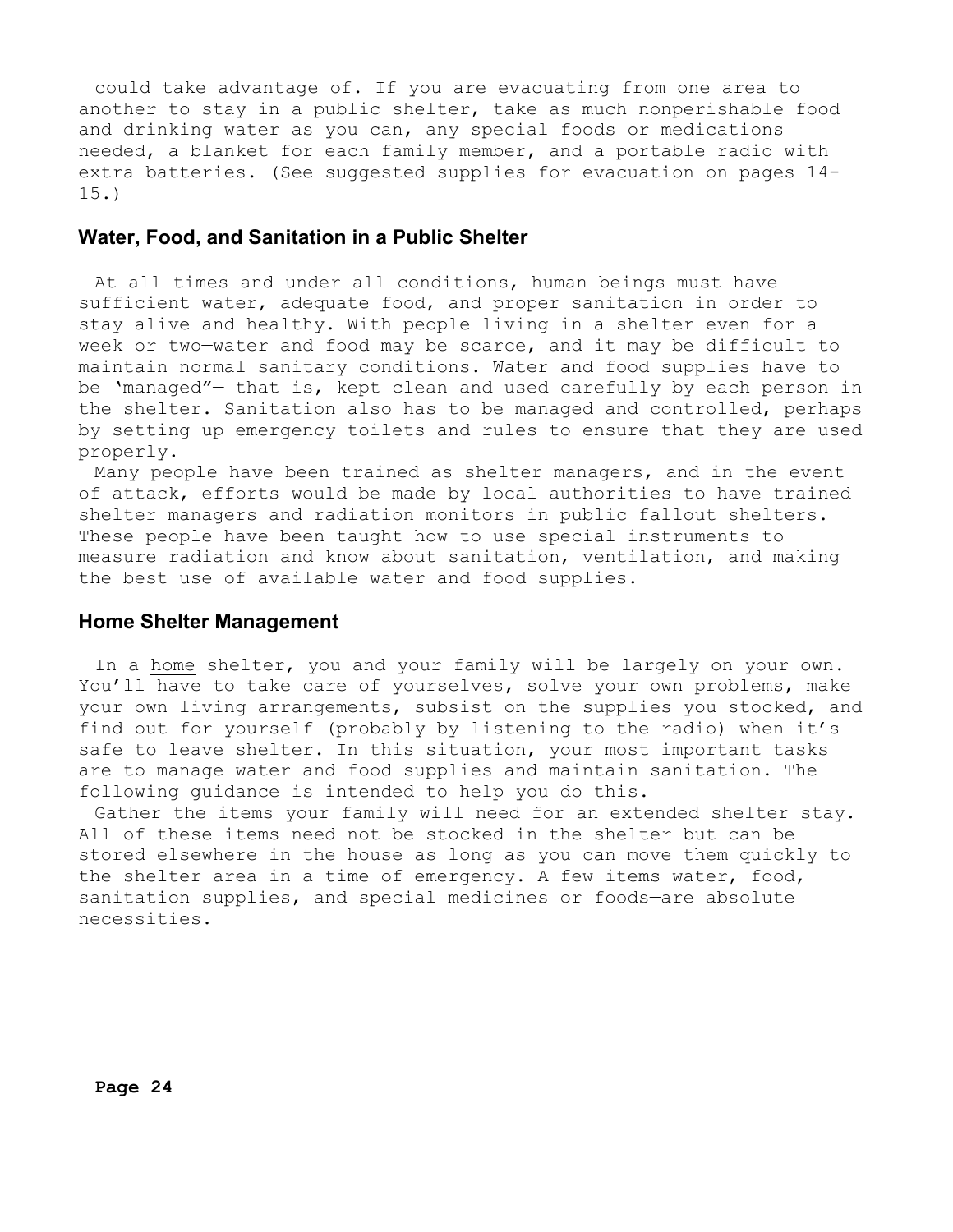**Page 25** 

 WATER. Water is even more important than food. Each person will need at least one quart of water per day; some may need more. Store it in plastic containers or in bottles or cans with tight stoppers. Part of your water supply might be "trapped" in the pipes or hot water tank of your home plumbing system, and part of it might be in the form of bottled or canned beverages, fruit or vegetable juices, or milk. A water-purifying agent (either water-purifying tablets, 2 percent tincture of iodine, or liquid household chlorine bleach with hypo-chlorite as its only active ingredient) should also be stored in case you need to purify any cloudy or "suspicious" water that may contain bacteria. (Also see page 28.)

 FOOD. Keep enough food on hand to feed all shelter occupants for an extended period including special foods needed for infants, elderly persons, and those on limited diets. Most people in shelter can get along on about half as much as usual and can survive without food for several days if necessary. If possible, store canned or sealed-package foods, preferably those not requiring refrigeration or cooking.

 SANITATION SUPPLIES. Since you may not be able to use your bathroom during the emergency, keep these sanitation supplies on hand: a metal container with a tight-fitting lid to use as an emergency toilet, one or two large garbage cans with covers (for human wastes and garbage), plastic bags to line the toilet container, disinfectant, toilet paper, soap, wash cloths and towels, a pail or basin, and sanitary napkins. Although desirable, keeping clean is not essential to survival. Water should be saved mainly for drinking and for medical emergencies.

In addition, there are other important items that may be needed. Here is a list of them, both essential and desirable.







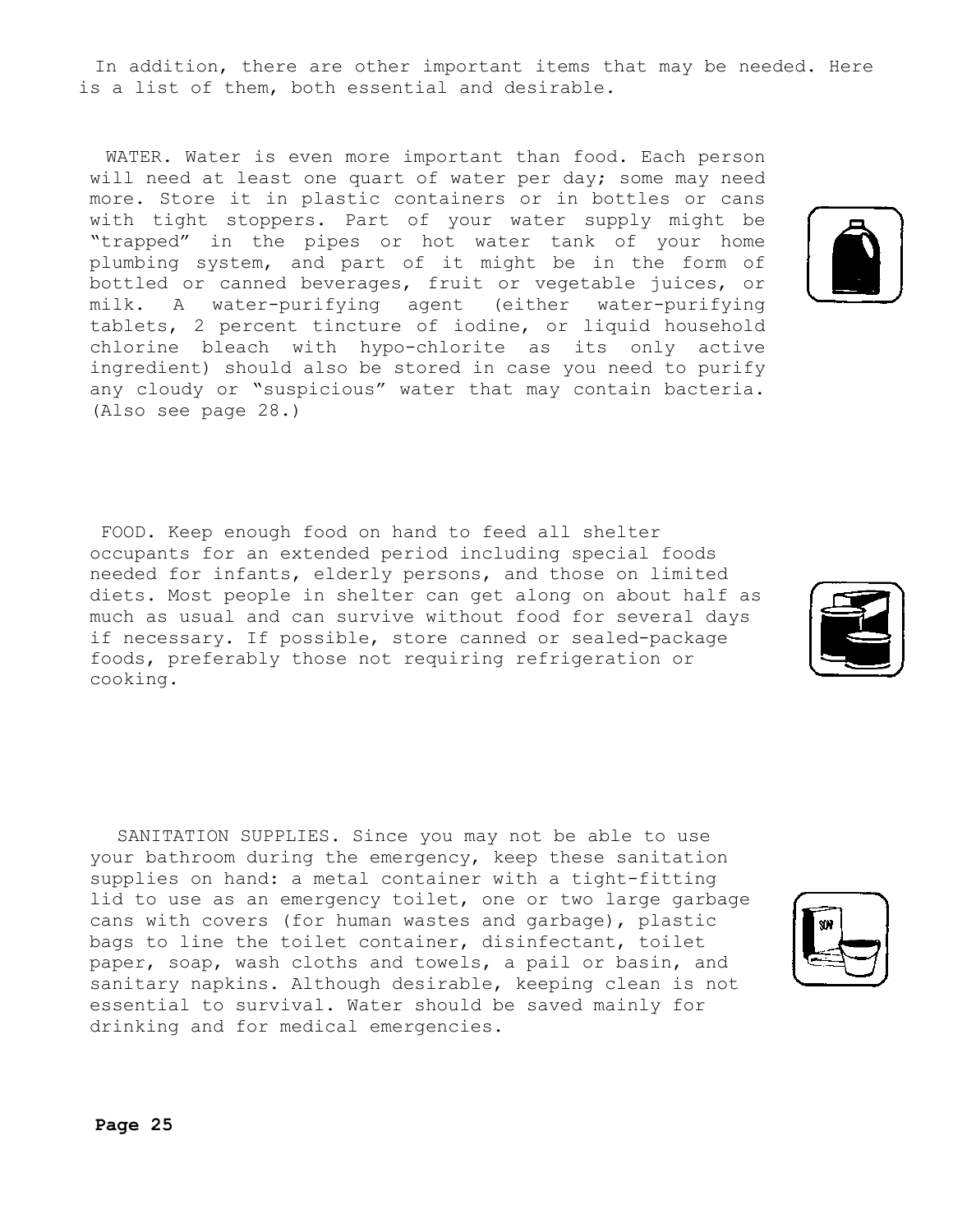### MEDICINES AND FIRST AID SUPPLIES.

Include medicines taken regularly or likely to be needed by family members. First aid supplies should include all those found in a good first aid kit (bandages, antiseptics, etc.), plus all the items normally kept in a well-stocked home medicine chest (aspirin, thermometer, baking soda, petroleum jelly, etc.). You should also have a good first aid handbook.

INFANT SUPPLIES. Families with babies should keep on hand at least a two-week stock of infant supplies such as canned milk or baby formula, disposable diapers, bottles and nipples, rubber sheeting, blankets, and baby clothing. Because water for washing might be limited, baby clothing and bedding should be stored in larger-than-normal quantities.

### COOKING AND EATING UTENSILS.

Emergency supplies should include pots, pans, knives, forks, spoons, plates, cups, napkins, paper towels, measuring cup, bottle opener, can opener, and pocket knife. If possible, disposable items should be stored. A heat source might also be helpful, such as a camp stove or canned-heat stove, since there would probably be no electric power. If a stove is used indoors, however, adequate ventilation is essential. (Do not use charcoal for heating or cooking.)

BEDDING. Blankets are the most important items of bedding needed in a shelter, but occupants probably would be more comfortable if they also have pillows, sheets, and air mattresses or sleeping bags.

FIRE-FIGHTING EQUIPMENT. Simple fire-fighting tools, and knowledge of how to use them, are useful. A hand-pumped fire extinguisher of the inexpensive, 5-gallon, water type is preferred. Carbon tetrachloride and other vaporizing-liquid type extinguishers are not recommended for use in small enclosed spaces, because of the danger from toxic fumes. Other fire equipment for home use includes buckets filled with sand, a ladder, and a garden hose.







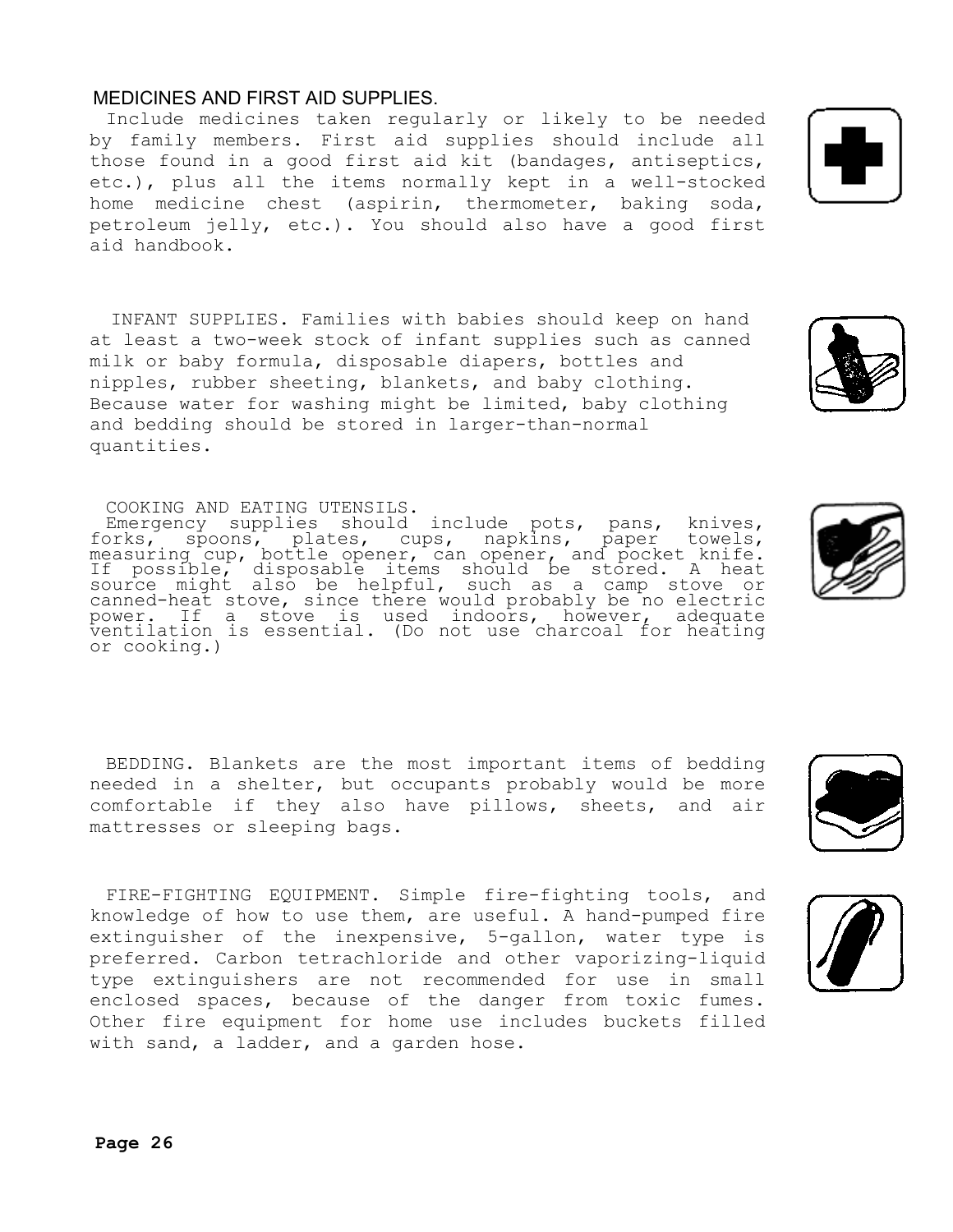GENERAL EQUIPMENT AND TOOLS.

The essential items in this category are a batterypowered radio and a flashlight or lantern, with spare batteries. The radio may be your only link with the outside world, and you may have to depend on it for all your information and instructions, especially for advice on when to leave shelter.



CLOTHING. Several changes of clean clothing—especially undergarments and socks—should be ready for shelter use in case water for washing is scarce.

Other useful items include: matches, candles, a shovel, broom, axe, crowbar, kerosene lantern, short rubber hose for siphoning, coil of half-inch rope at least 25 feet long, coil of wire, hammer, pliers, screwdriver, wrench, nails and screws.

# **Care and Use of Water Supplies**

Each person's need for drinking water will vary, depending on age, physical condition, and time of year. The average person in a shelter will need at least one quart of water or other liquids to drink per day, but more would be better. Each person should be allowed to drink according to need. Studies have shown that nothing is gained by limiting drinking water below the amount demanded by the human body. Even with a limited supply, it's safer to drink as needed in the hope that the supply can be replenished if your shelter stay warrants it. In addition to water stored in containers, there is usually other

water available in most homes that is drinkable, like:

—Water and other liquids normally found in the kitchen, including ice cubes, milk, soft drinks, and fruit and vegetable juices; —Water (20 to 60 gallons) in the hot water tank; —Water in the flush tanks (not the bowls) of home toilets; —Water in the pipes of your home plumbing system.



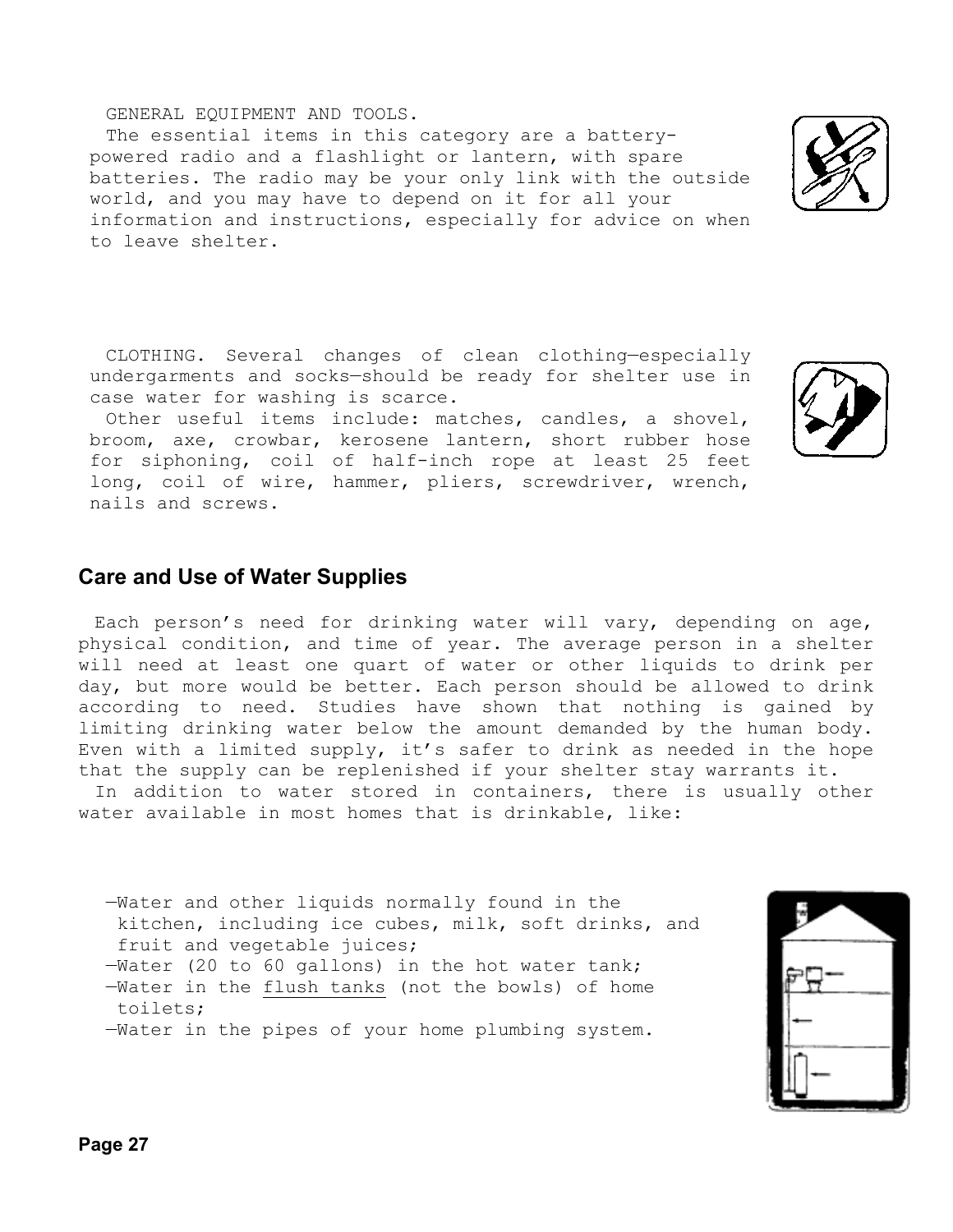In a time of nuclear attack, local authorities may instruct householders to turn off the main water valves in their homes to avoid having water drain away in case of break and loss of pressure in the water mains. With the main valve in your house closed, all the pipes in the house would still be full of water. To use this water, turn on the faucet that is located at the highest point in your house, to let air into the system; and then draw water, as needed, from the faucet that is located at the lowest point in your house.

You should drink the water you know is uncontaminated first. If necessary, "suspicious" water, such as cloudy water from regular faucets or perhaps some muddy water from a nearby stream or pond, can be used after it has been purified. To purify water:

1. Strain the water through a paper towel or several thicknesses of clean cloth to remove dirt and fallout particles, if any. Or else let the water "settle" in a container for 24 hours, by which time most solid particles probably would have sunk to the bottom.

2. After the solid particles have been removed, boil the water if possible for 3 to 5 minutes, or add a water-purifying agent to it. This could be either: (a) water-purifying tablets, available at drug stores, or (b) two percent tincture of iodine, or (c) liquid chlorine household bleach, provided the label says that it contains hypochlorite as its ~jy active ingredient. For each gallon of water, use 4 water-purifying tablets, or 12 drops of tincture of iodine, or 8 drops of liquid chlorine bleach. If the water is cloudy, these amounts should be doubled.

# **Care and Use of Food Supplies**

Food should be rationed carefully in **a** home shelter to make it last for at least **a** week. Half the normal intake should be adequate, except for children or pregnant women.

In a shelter, it is especially important to be sanitary in the storing, handling, and eating of food. Be sure to:

—keep all food in covered containers;

—keep cooking and eating utensils clean;

—keep all garbage in a closed container or dispose of it outside the home when it is safe to go outside. If possible, bury it. Avoid letting garbage or trash accumulate inside the shelter, both for fire and sanitation reasons.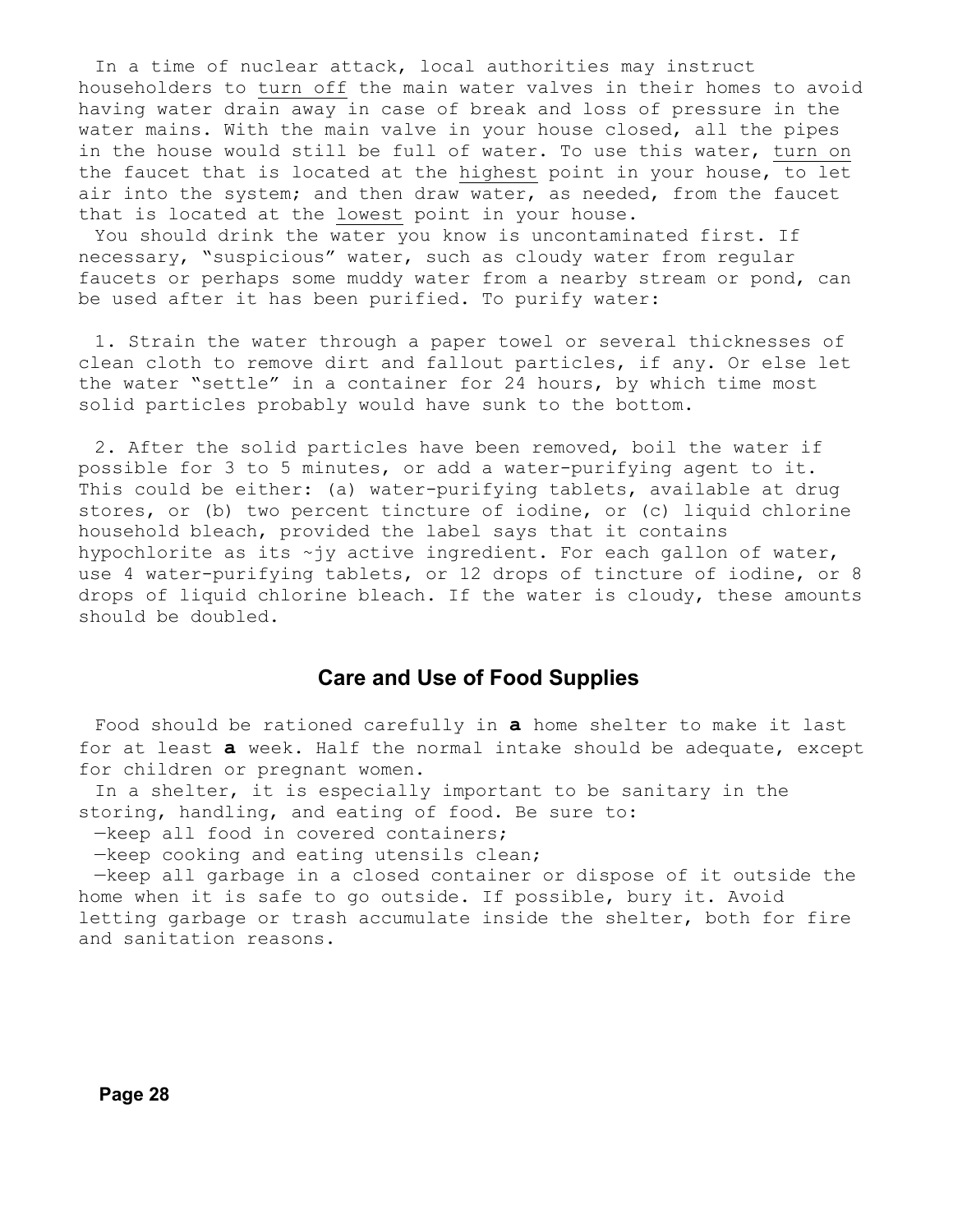#### **Sanitation**

In many home shelters, people would use emergency toilets until it was safe to leave shelter for brief periods of time. This kind of toilet, consisting of a watertight container with a snug-fitting cover, is necessary. It could be a garbage container, or a pail or bucket. If the container is small, a large container (also with a cover) should be available to empty the contents into for later disposal. If possible, both containers should be lined with plastic bags.

Every time the toilet is used a small amount of regular household disinfectant, such as creosol or chlorine bleach should be poured or sprinkled into it to keep down odors and germs. After each use, the lid should be put back on.

 When the toilet container needs to be emptied and outside radiation levels permit, the contents should be buried in a hole one or two feet deep. This is to prevent the spread of disease.

#### **When to Leave Shelter**

The intensity of fallout radiation in your area is the major factor in determining when to leave shelter. If you see unusual quantities of gritty particles outside (on window ledges, sidewalks, cars, etc.) after an attack, you should assume that they are fallout particles and stay inside your shelter until you are told you may come out.

Special instruments are needed to detect fallout radiation and to measure its intensity. These instruments are part of the federal supplies provided to states for official use in monitoring radiation levels. Low-cost instruments to detect and measure fallout radiation are not now generally available for home shelter use. Therefore, you probably will have to depend on your local government to tell you when to leave shelter. This information probably will be given on the radio, which is one reason why you should keep a battery-powered radio on hand that works in your shelter areas.

As time passes, the radiation level will decline to a point where you can leave the shelter for short periods of time to perform emergency functions.

**Page 29**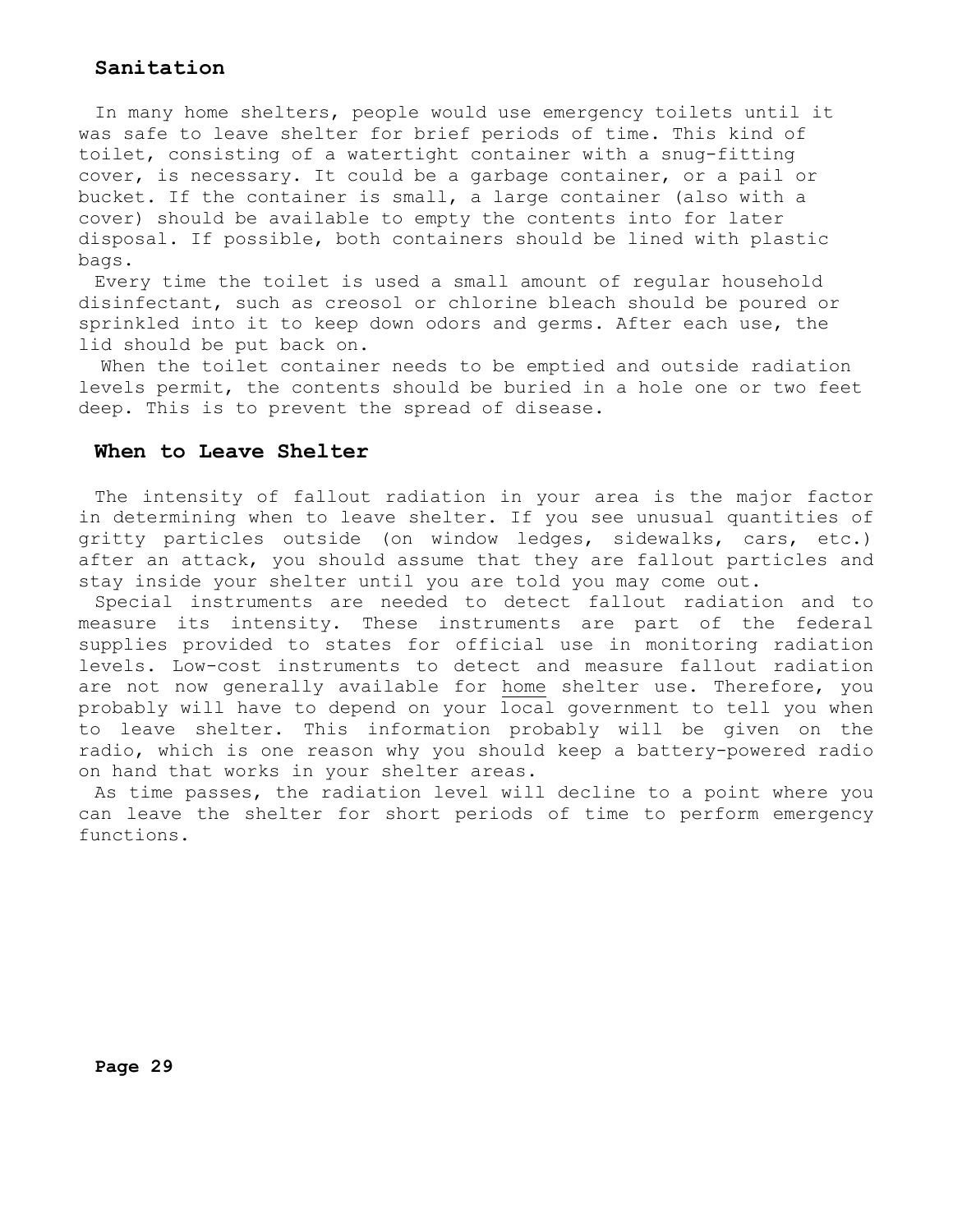### **Personal and Community Preparedness**

If the United States were attacked with nuclear weapons, people would be forced to rely on self-help and sharing among their families, friends, and neighbors. This guidance is intended to help you better understand the effects of nuclear weapons and provide general information on what you can do to increase your chances for survival. It is offered as a supplement to the instructions that would be issued by your local government in an attack situation.

For more information on your community's plans, contact your local or state emergency management (civil defense) office.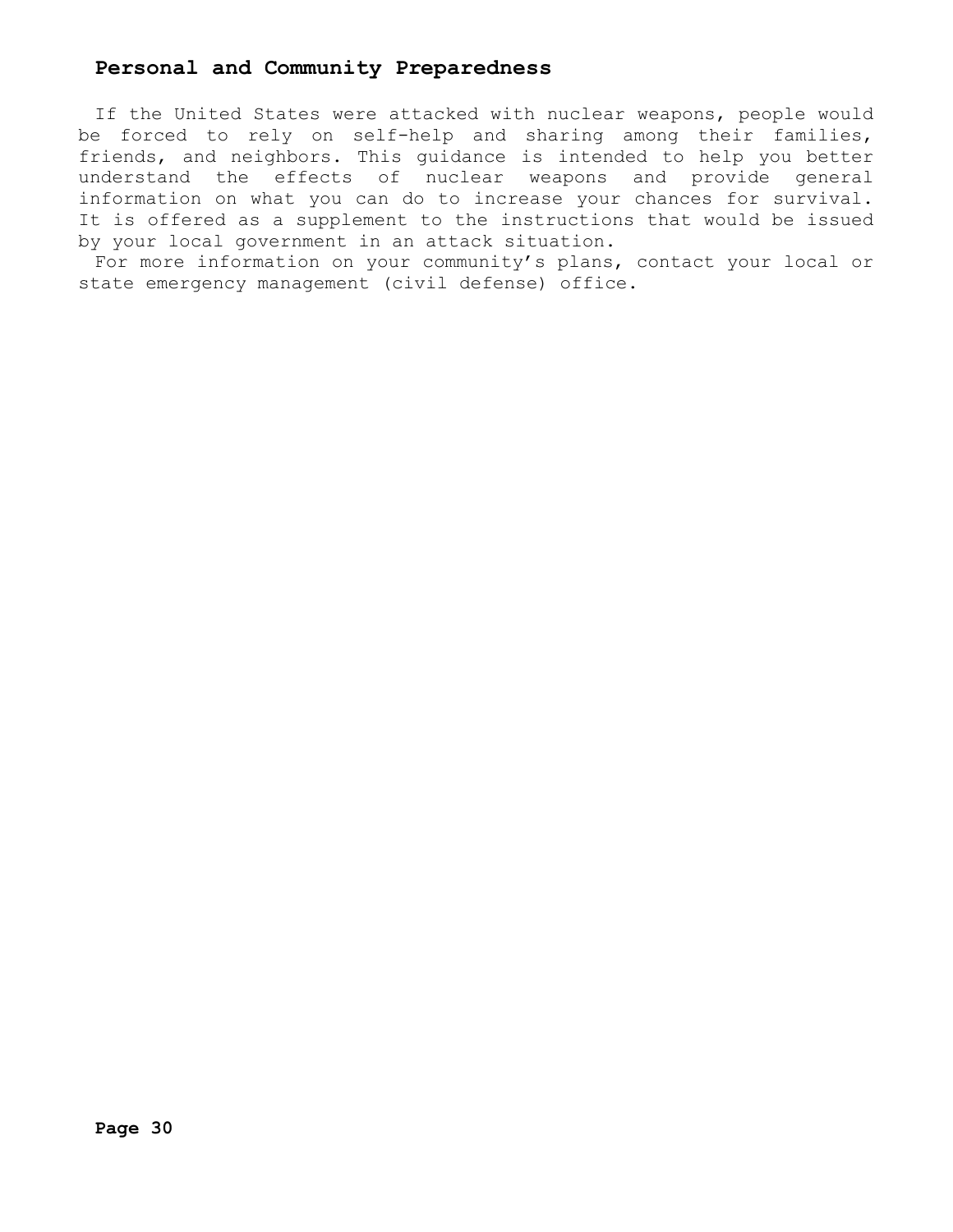# **APPENDIX A**

# **PERMAN ENT SHELTERS**

The following detailed plans are available without charge from your local or state emergency services (civil defense) office or by writing to the Federal Emergency Management Agency, P.O. Box 8181, Washington, D.C. 20024, Attention: Shelter Plans. Please refer to title and number when ordering.

**Home Shelter (H-i 2-1**) An outside underground FALLOUT shelter.

**Aboveground Home Shelter (H-12-2)** An outside aboveground FALLOUT shelter for use in areas with a high water table.

**Home Blast Shelter (H-12-3)** An outside underground BLAST shelter.

**Home Fallout Shelters (H-i 2-A and H-12-B**) Modified ceiling shelters in basements.

**Home Fallout Shelter (H-12-C)** Small basement corner shelter.

Keep in mind that only the Home Blast Shelter (H-12-3) provides protection from blast; all the other plans listed provide fallout protection only.

**Page 31**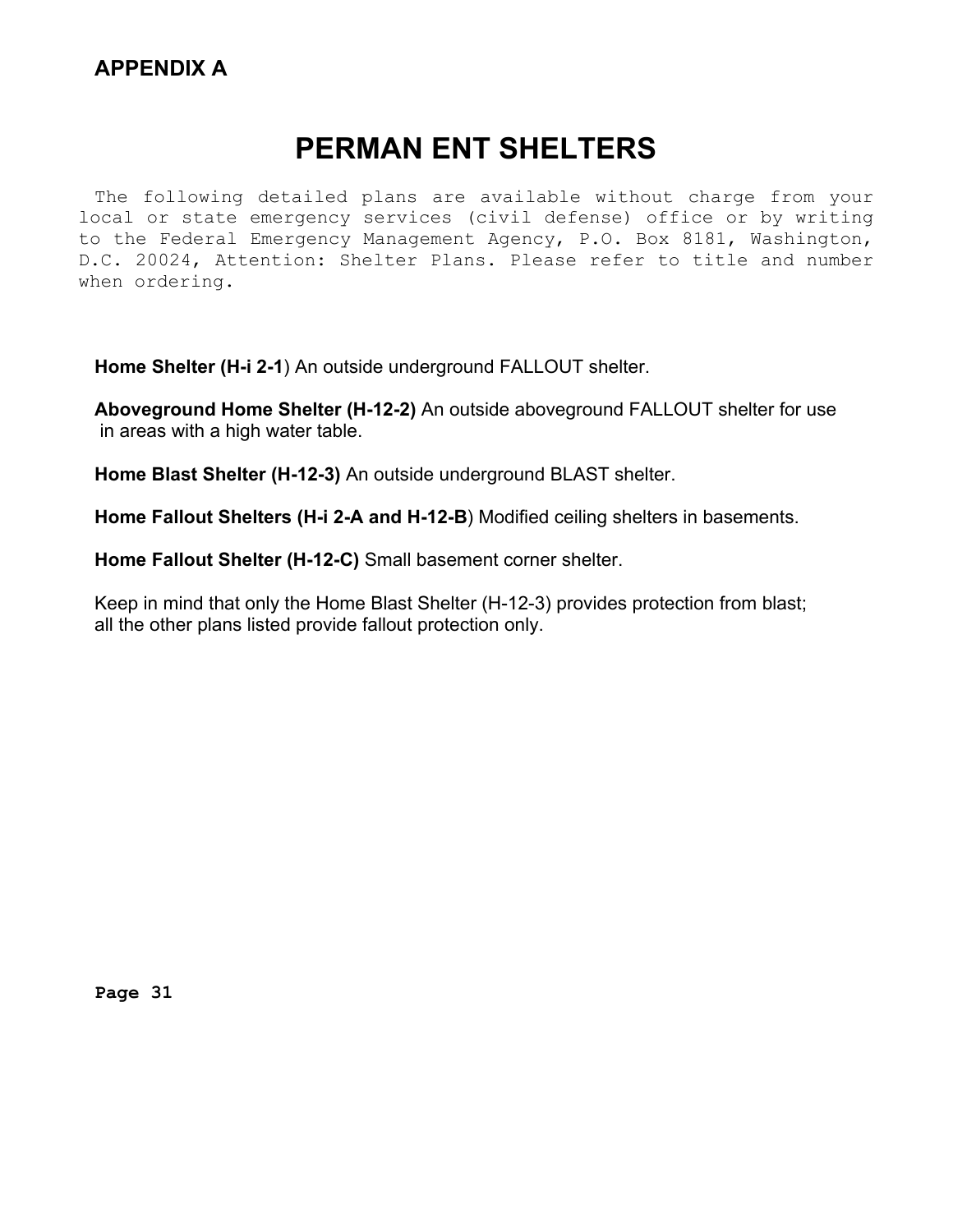#### **Appendix B**

Expedient Fallout Shelters Above-Ground Door-Covered shelter

#### **GENERAL INFORMATION**

THE ABOVE-GROUND DOOR-COVERED SHELTER IS DESIGNED FOR AREAS WHERE BELOW-GROUND SHELTERS ARE IMPRACTICAL BECAUSE THE GROUNDWATER TABLE OR BEDROCK IS CLOSE TO THE GROUND SURFACE. THIS SHELTER CAN BE BUILT BY FOUR PERSONS WORKING A TOTAL OF 10 HOURS EACH.

READ AND STUDY ALL INSTRUCTIONS BEFORE STARTING TO BUILD. IF DOOR WIDTHS MEASURE LESS THAN 32 INCHES, USE A COMBINATION OF DOORS TO PROVIDE A MINIMUM OF 32 INCHES OF DOOR WIDTH PER PERSON.

TENPORAE

۴ع

**BRACE** 

#### STEP<sub>1</sub>

SELECT A SHELTER LOCATION WHERE THERE IS LITTLE OR NO CHANCE OF RAINWATER PONDING ON THE GROUND SURFACE, STAKE OUT SHELTER, REMOVE DOOR KNOBS, ALLOW 1 DOOR FOR EACH PERSON PLUS 1 DOOR FOR ENTRY/EXIT AT END. LIMIT IS 8 PERSONS PER SHELTER.

DOORS (32" WIDE) 1 PER PERSON PLUS 1 FOR EX 'T/ENTRY

STEP<sub>2</sub>

SET UP DOORS AS FORMS -AROUND WHICH EARTH-FILLED ROLLS WILL BE PLACED. NAIL ONLY TOP BRACES. NAILS MUST BE REMOVED LATER, BRACE ALL CORNERS, CENTER, TOP AND BOTTOM OF EACH DOOR.

#### STEP<sub>3</sub>

BEGIN TO PLACE EARTH-FILLED ROLLS **AGAINST DOOR FORMS, TO FORM EARTH** ROLLS, SEE EARTH-FILLED ROLL DETAIL BOTTOM OF PAGE.



22 INCH OFFSET

**CUT-OUT SECTION** TO SHOW INSIDE

OF EARTH ROLLS

فأمليتهم

**ARY** 

#### **EARTH-FILLED ROLL DETAIL**

- 1. PLACE 2 FT OF SHEET ON GROUND AND TEMPORARILY DRAPE REMAINDER OF SHEET ON DOOR
- 2. PLACE EARTH ON SHEET-SHAPE AS SHOWN
- 3. FOLD SHEET OVER SHAPED EARTH
- 4. PLACE EARTH ONTO SHEET AT NARROW TRENCH.
- 5. FOLD SHEET TO FORM EARTH HOOK. HOOK WILL ANCHOR SHEET
- 6. REPEAT TO FORM NEXT EARTH-FILLED ROLL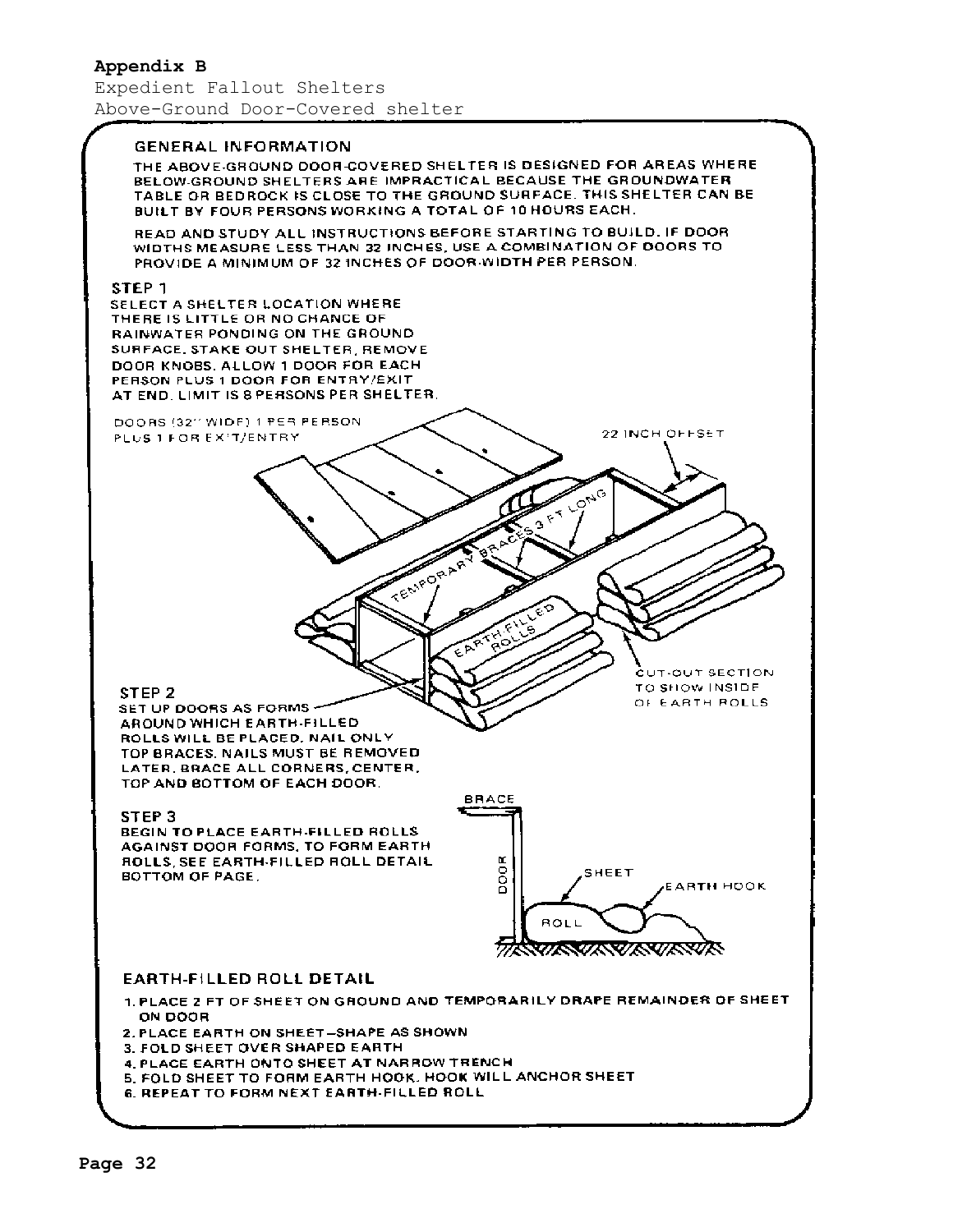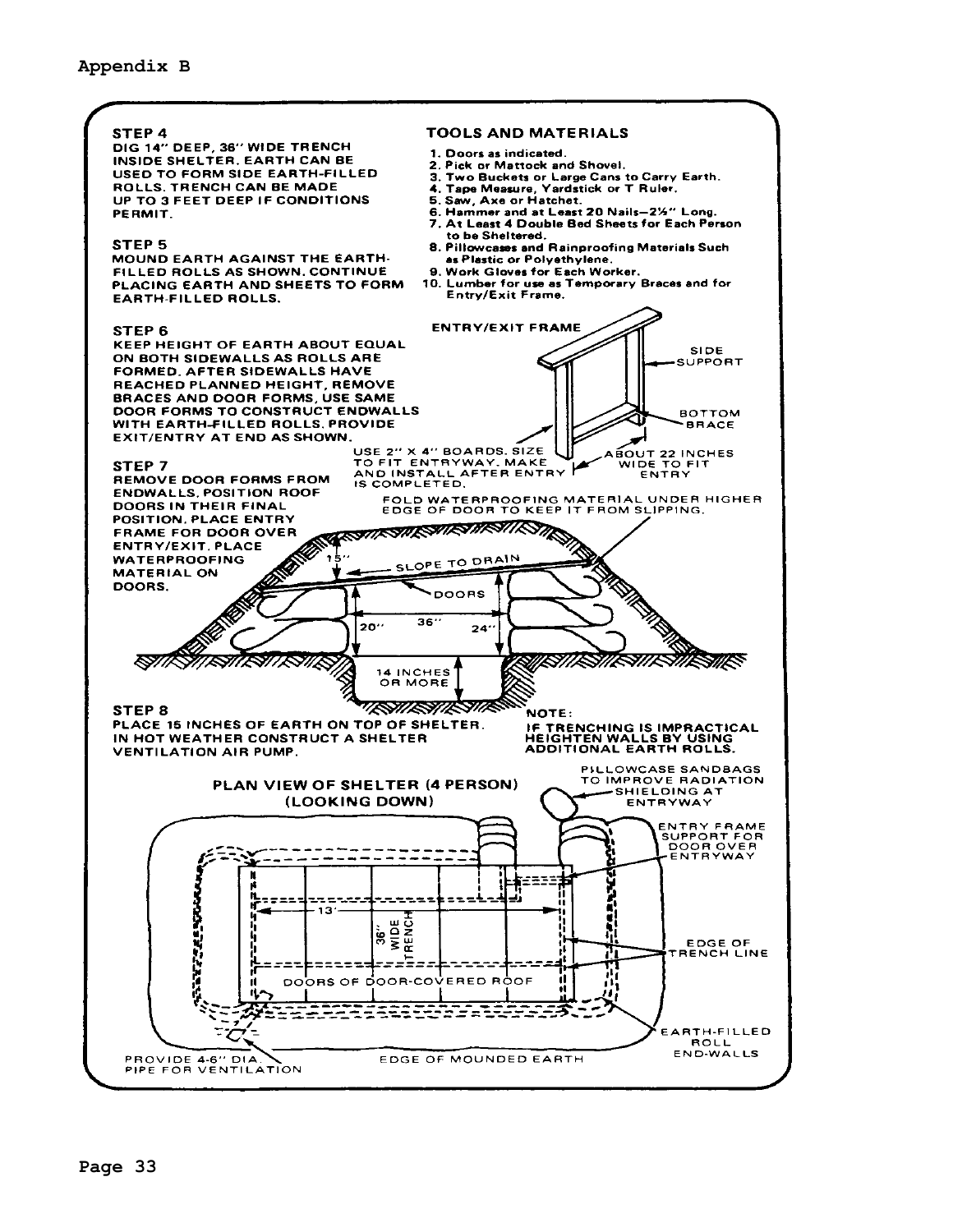#### **GENERAL INFORMATION**

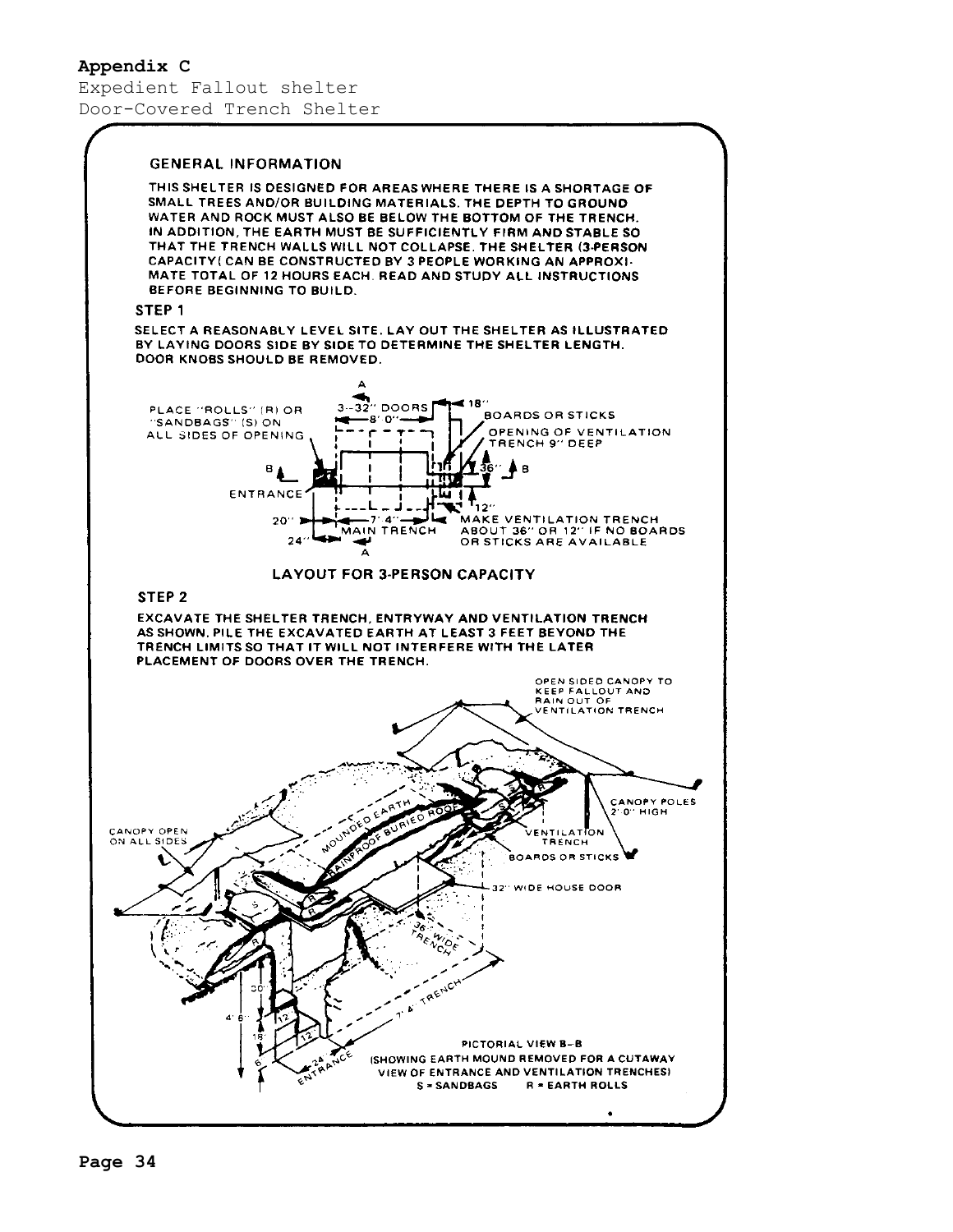

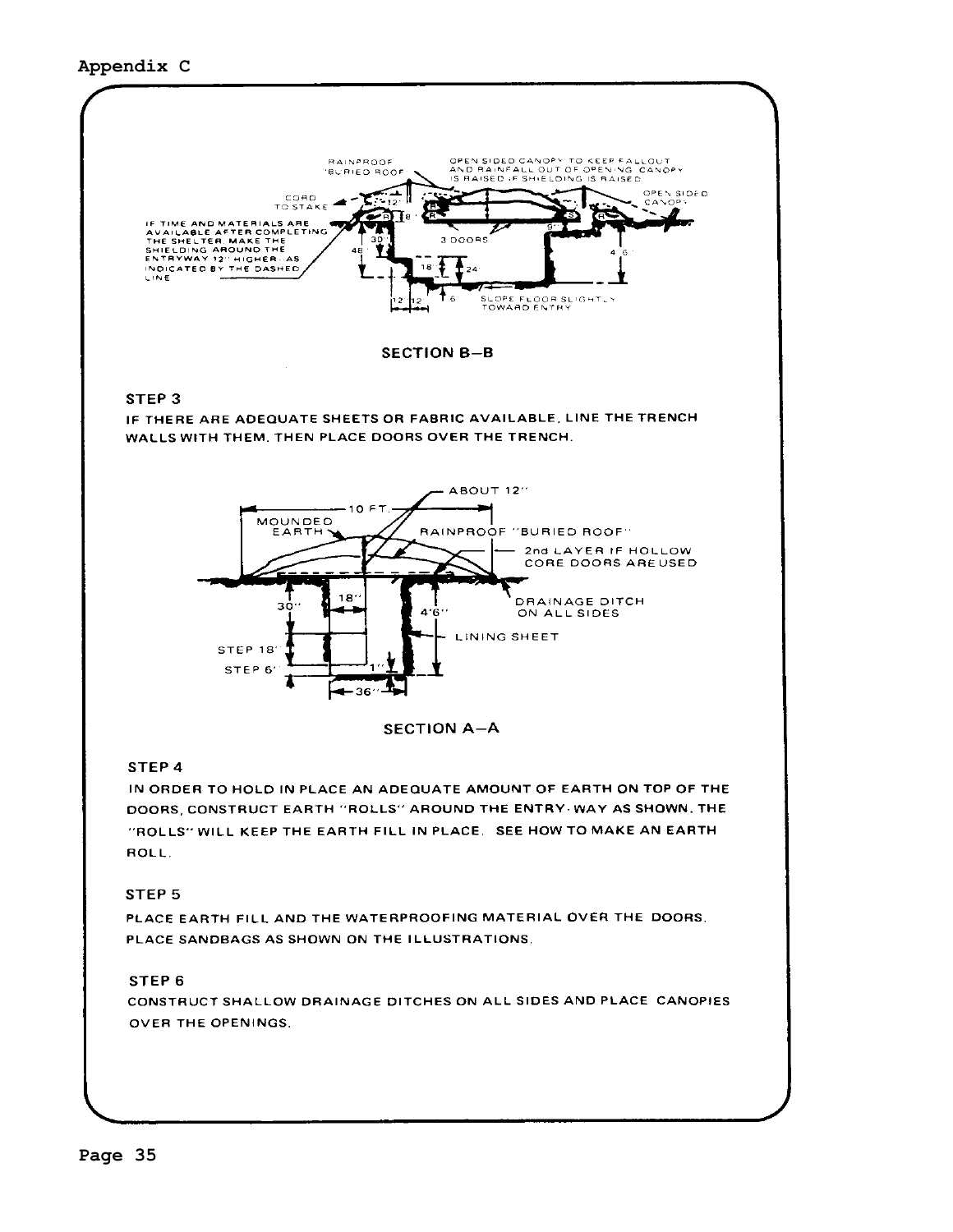# **TOOLS AND MATERIALS** 1. Doors (Interior solid or hollow-core)--1 full size (32" minimum width) for each person. If doors measure less than 32" in width, use a combination of doors to provide the minimum width per person. IF DOORS ARE HOLLOW CORE-USE TWO LAYERS. 2. Pick and/or mattock. 3. Long-handled shovels and square-bladed shovel. 4. Rainproofing material-(e.g., plastic sheeting, canvas, plastic table covers, etc.) at least 25 square feet per person plus 2 pieces about 6 ft. by 6 ft. for use as canopies. 5. One bedsheet or the equivalent of 50 sq. ft. of cloth or plastic per person to line trench and make earth-filled rolls. 6. Two pillowcases per person to use as sandbags. 7. String or cord to tie canopies and sandbags. 8. Knife. 9. Several boards about 3 feet long. 10. Measuring tape and/or ruler. 11. Work gloves for each worker. 12. Hammer and hand saw. **HOW TO MAKE AN EARTH ROLL** 1. SELECT A PIECE OF CLOTH OR PLASTIC AT LEAST AS STRONG AS A NEW BED SHEET, 2 FT. WIDER THAN THE SIDE OF THE OPENING TO BE PROTECTED, AND 5 FT. IN LENGTH. 2. PLACE 2 FT. OF THE LENGTH OF THE CLOTH ON THE GROUND, AS ILLUSTRATED. 3. WHILE USING BOTH HANDS TO HOLD UP 3 FT. OF THE LENGTH OF THE **CLOTH AND WHILE** PRESSING AGAINST THE CLOTH WITH YOUR BODY, HAVE **ANOTHER PERSON SHOVEL EARTH FILL** EARTH ONTO AND AGAINST ... ž. ÷. THE CLOTH. **SILLER** 4. WHILE STILL PULLING ON THE CLOTH, PLACE THE UPPER PART OVER THE EARTH THAT IS ON THE LOWER PART OF THE CLOTH. 5. COVER THE UPPER EDGE OF THE CLOTH, FORMING AN **EARTH-FILLED "HOOK" IN THIS EDGE.**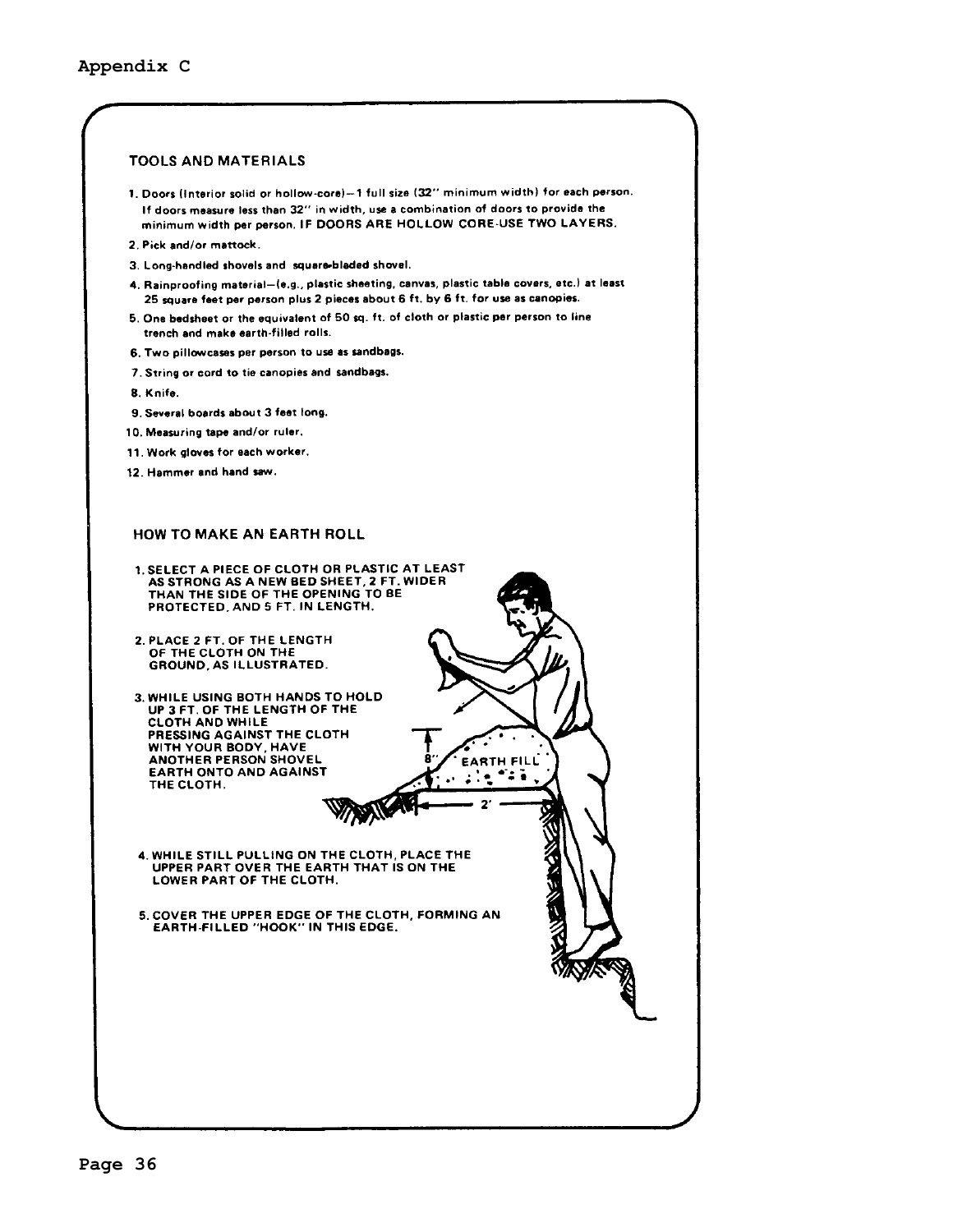Expedient Fallout Shelter Log-Covered Trench Shelter

#### **GENERAL INFORMATION**



#### STEP<sub>1</sub>

CLEAR AREA OF BRUSH AND TALL GRASS, LAYOUT SHELTER AS SHOWN BELOW.



**LEGEND**  $\bullet$  = WOOD OR METAL STAKE



O 4'-6" DEEP **VENTILATION TRENCH** ₫ 24" DEEP

**SHELTER ROOM** 

STEP<sub>2</sub> BEGIN EXCAVATING THE TRENCH. PLACE EXCAVATED EARTH AT LEAST 3 FEET BEYOND THE EDGE OF TRENCH SO THAT THE ROOF LOGS CAN LATER BE PLACED **OVER THE TRENCH.** 

#### STEP<sub>3</sub>

AS THE TRENCH EXCAVATION PROGRESSES, WORKERS SHOULD BEGIN CUTTING LOGS TO THE LENGTH AND SIZE AS SHOWN ON THE ILLUSTRATIONS.